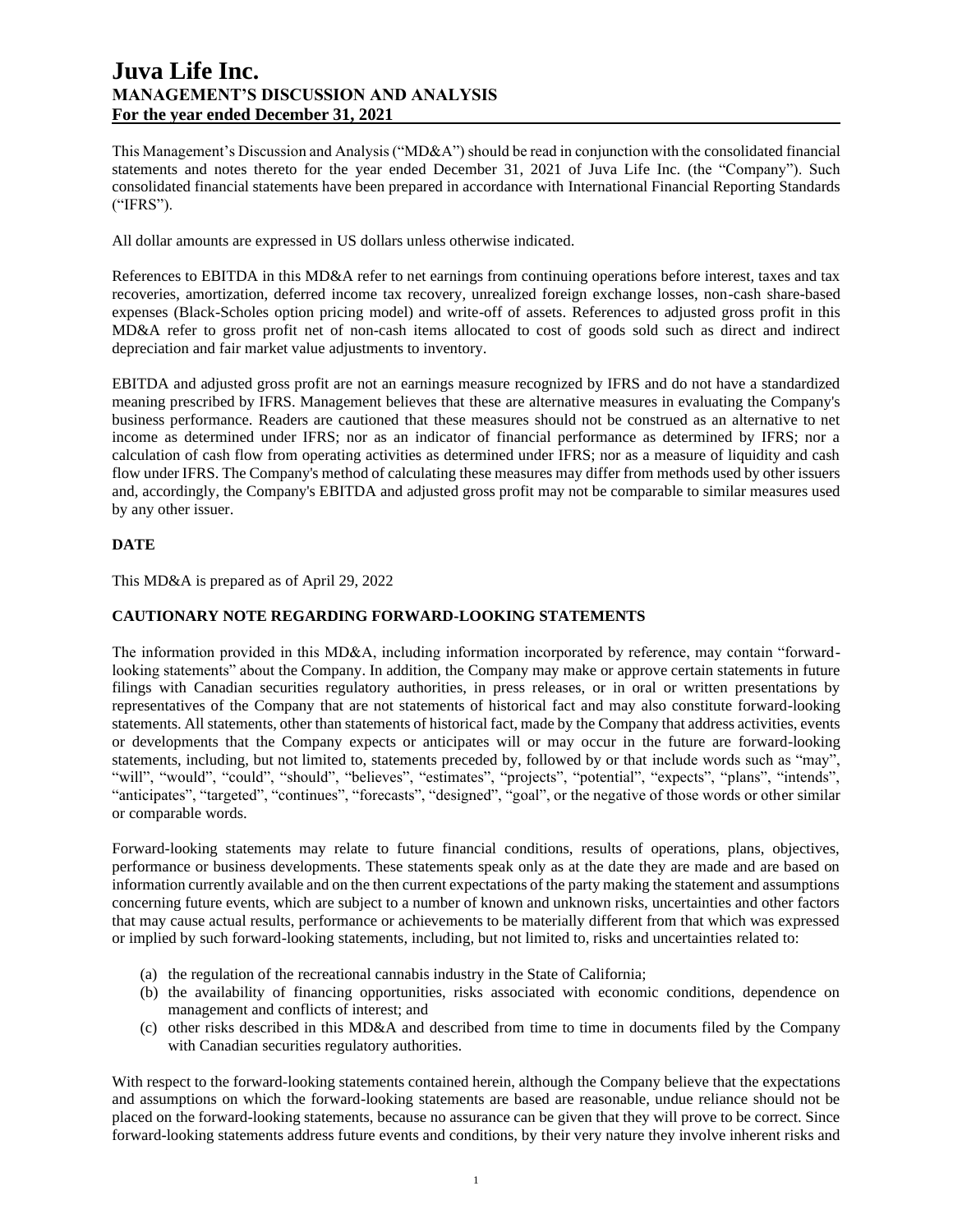uncertainties. Actual results could differ materially from those currently anticipated due to a number of factors and risks. These include, but are not limited to: the availability of sources of income to generate cash flow and revenue; the dependence on management and directors; risks relating to the receipt of the required licenses, risks relating to additional funding requirements; due diligence risks; exchange rate risks; potential transaction and legal risks; risks relating to regulations applicable to the production and sale of marijuana; and other factors beyond the Company's control.

Consequently, all forward-looking statements made in this MD&A and other documents of the Company, as applicable, are qualified by such cautionary statements and there can be no assurance that the anticipated results or developments will actually be realized or, even if realized, that they will have the expected consequences to or effects on the Company. The cautionary statements contained or referred to in this section should be considered in connection with any subsequent written or oral forward-looking statements that the Company and/or persons acting on its behalf may issue. The Company does not undertake any obligation to update or revise any forward-looking statements, whether as a result of new information, future events or otherwise, other than as required under securities legislation.

## **OVERVIEW AND OUTLOOK**

Juva Life Inc. (the "Company") was incorporated under the laws of British Columbia on April 3, 2019. The principal business of the Company is to, own, and operate various cannabis businesses in the state of California. From in-house research, cultivation, manufacturing, retail, and delivery services, Juva employs state of the art tools in discovery, development, and data science to identify new molecular profiles for major unmet medical needs. The Company's registered office is 1055 West Georgia Street, 1500 Royal Centre, P.O. Box 11117, Vancouver, BC V6E 4N.

The Company operates in the medical and recreational cannabis sectors in California, USA. While some states in the United States have authorized the use and sale of marijuana, it remains illegal under federal law and the approach to enforcement of U.S. federal laws against marijuana is subject to change. Because the Company will be engaging in the marijuana-related activities in the US, it assumes certain risks due to conflicting state and federal laws. The federal law relating to marijuana could be enforced at any time and this would put the Company at risk of being prosecuted and having its assets seized when the Company starts operations in the cannabis sector.

## **Highlights**

### Receipt of cultivation license

On January 19, 2021, the Company received its state approved cannabis cultivation license for its Stockton, California facility. The full facility will have 9,708 sq. ft. of flowering canopy and 5,000 sq. ft. of non-flowering canopy. An additional 4,500 sq. ft. of space has been subdivided into trim, dry storage, breeding, pre-roll, packaging, and environmental system rooms (including automated controls, water reserves, fertilization, and irrigation, etc.). With licensing approval, the Company has now planted crops in the first three of what will be six flowering room. Rooms 4, 5, and 6 are expected to be completed by Q1 2022. Once all six rooms are fully operational, the facility is expected to have the annual capability to produce approximately 6,000-pounds of high-quality cannabis flower. Cultivated flower production is slated for use in Juva branded products, contract production services, and bulk wholesale. Commercial cultivation commenced on February 19, 2021.

### Special Warrant Financing

On February 18, 2021, the Company closed a private placement by issuing 9,528,578 Special Warrants at CAD\$1.05 per Special Warrant for gross proceeds of CAD\$10,005,007. Each Special Warrant is automatically exercisable, for no additional consideration, into one unit of the Company (each, a "Unit") on the date (the "Automatic Exercise Date") that is the earlier of: (i) as soon as reasonably practical, but in any event, no later than the date that is the third business days following the date on which the Company obtains a receipt from the applicable securities regulatory authorities (the "Securities Commissions") for a (final) prospectus qualifying distribution of the Units (the "Qualifying Prospectus"), and (ii) the date that is four months and one day after the closing of the Offering (the "Qualification Date"). Each Unit shall consist of one common share of the Company (a "Unit Share") and one-half of one common share purchase warrant (each full warrant, a "Warrant"). Each Warrant is exercisable at \$1.35 and expires 24 months from the closing date. In connection with the private placement, the Company paid a cash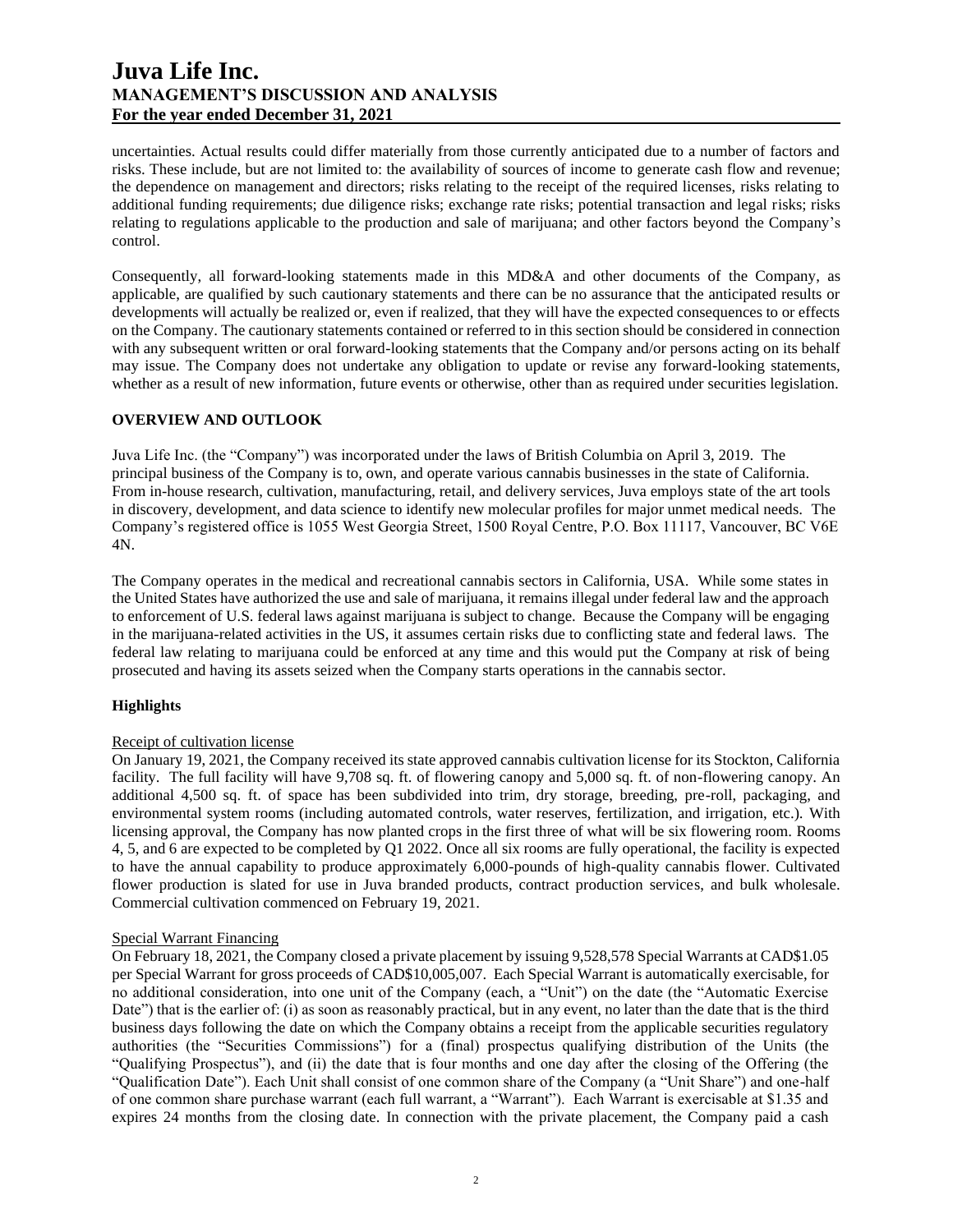commission of CAD\$642,524 and issued 666,999 broker warrants valued at \$637,984 using the black-scholes option pricing model.

## Sale of Subsidiary

On March 31, 2021, the Company sold its wholly-owned subsidiary, VG. The sale transaction was effected pursuant to an Agreement for Purchase of LLC Interest dated March 31, 2021, by and between the Company and Baja Investment Partners, LLC, a California limited liability company ("Baja"), as buyer (the "Purchase Agreement"). Pursuant to the Purchase Agreement, the Company sold its 100% limited liability company membership interest in VG to Baja for a purchase price of \$1,100,000 USD.

Upon the closing of the Purchase Agreement, Baja delivered cash in the amount of \$275,000 and an Equity Secured Promissory Note in the principal amount of \$825,000 (the "Promissory Note") to the Company as consideration. The original Promissory Note was to be due and payable in three equal installments of \$275,000 each, with the first installment due within 90 days following the closing date, the second installment due within 180 days following the closing date, and the third installment due within 270 days following the closing statement. The entire balance of principal under the Promissory Note was to be due and payable on or before the date that is 270 days following the closing date. However, in exchange for a \$15,000 fee, this agreement was amended on September 30, 2021 to add one additional payment and extend the final payment to April 15, 2022. Any amount payable under the Promissory Note that is not paid when due will accrue interest until paid in full at the rate of 10% per annum. Baja's obligations under the Promissory Note are secured by a first-priority security interest in VG owned by Baja, as set forth in a separate Security Agreement dated March 31, 2021 between the Company and Baja. Baja may prepay the amount due under the Promissory Note in whole or in part at any time without penalty.

In connection with the sale, the Company entered into a Finder's Fee Agreement dated March 31, 2021 with Drivon Consulting, Inc., pursuant to which the Company agreed to pay to Drivon Consulting, Inc. a finder's fee in an amount equal to three percent (3%) of the consideration received by the Company in connection with the transaction, or \$33,000.

#### Clinical Registry

In 2021, the Company launched a clinical registry to evaluate cannabis formulations for clinical effect and mode of action. This is the first step towards building an integrated technology platform addressing unmet medical needs. The Company believes that, even with existing pre-clinical, clinical, and anecdotal data on the effect of cannabis, there is an absence of understanding of "how cannabis works". The Company enrolled its first human subject into its "Natural History of Disease: Cannabis Registry" clinical study (the "Clinical Study"). The establishment of this controlled patient registry Clinical Study is the Company's first step in establishing the clinical methodology to efficiently gauge the clinical effect of various cannabis-based formulations on human subjects. The Clinical Study registry is a prospective observation registry that will document the utility and patient experience for patients seeking to use therapeutic cannabis medicaments as a means of symptom relief and management related to various diseases. The Company has engaged TME Research, LLC to manage data collection around the Clinical Study. The Company anticipates the costs related to the Clinical Study to range between US\$250,000 to US\$500,000 depending on the number of patients ultimately enrolled. The Clinical Study is expected to complete in February 2025.

#### Board of Directors

Due to conflicting commitments, founding board member, Dr. Rakesh Patel, has resigned from the board of directors and will take on an expanded role as Chairperson, Juva Clinical Advisory Board. In this capacity, Dr. Patel will oversee the Clinical Advisory Board and advise the company on clinical study design and clinical validation of the Company's products.

Dr. Peter Beitsch has been appointed to the Company's Board of Directors. Dr. Beitsch has held numerous positions in national surgical societies including the American Society of Breast Surgeons where he served as President of the Society from 2013-14, first Chairman of the Membership Committee 2001-4, Program Director for the 2005 Annual Meeting in Los Angeles, Board of Directors Member from 2006-9 and 2012-15. He has served on the Executive Committee of the Society of Surgical Oncology 2008-2010, General Surgical Oncology Committee of the American Board of Surgery and was a National Ultrasound Faculty for the American College of Surgeons. Dr. Beitsch has presented internationally and is actively involved in breast cancer and melanoma research. He has authored major articles in peer-reviewed medical journals including the New England Journal of Medicine, the Journal of the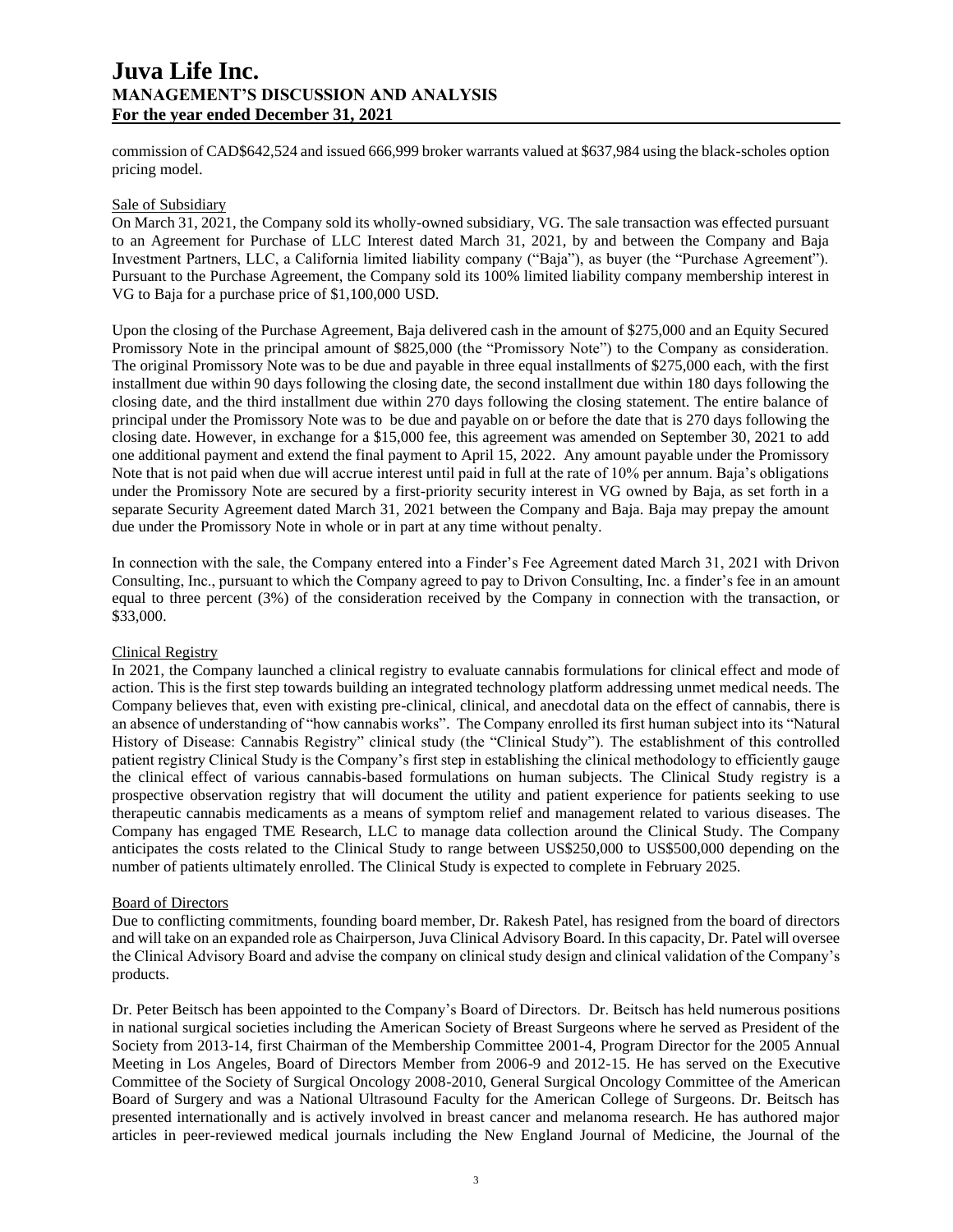American Medical Association, the Proceedings of the National Academy of Science, Journal of Clinical Oncology, and the Annals of Surgical Oncology.

## **COVID-19**

In March 2020 the World Health Organization declared coronavirus COVID-19 a global pandemic. This contagious disease outbreak, which has continued to spread, and any related adverse public health developments, has adversely affected workforces, economies, and financial markets globally, potentially leading to an economic downturn. It is not possible for the Company to predict the duration or magnitude of the adverse results of the outbreak and its effects on the Company's business or results of operations at this time.

### **DESCRIPTION OF BUSINESS**

Juva Life is vertically integrated and consists of six divisions: Juva Cultivation, Juva Research, Juva Manufacturing, Juva Distribution, Juva Retail, and Juva Delivery. Each division plays a crucial role in their overall goal of helping people feel better.

Juva Cultivation focuses on cultivating and distributing high quality cannabis to medical and recreational cannabis users in the State of California via licensed cannabis retailers. Through its subsidiary, Precision Apothecary Inc., Juva has acquired the rights to the Frosted Flowers cannabis brand. Frosted Flowers has an extensive catalogue of proprietary bred genetics and is most well-known for its three signature cannabis strains: Silver Haze, Maple Wreck and Sumatra Kush. The Company is looking to reintroduce its own brand under the Frosted Flower umbrella in 2022. Additionally, the company has 11,000 sf of greenhouse space at its Hayward facility. Both locations are designed to allow for contract cultivation in addition to Juva's in-house use.

Juva Retail is a network of retail cannabis facilities that serves the San Francisco Bay Area and other areas within the State of California where the business is compliant with applicable local laws. Juva Retail intends to operate as a combination of non-storefront retail delivery businesses, pending receipt of necessary delivery licenses, and a few strategic storefront brick and mortar cannabis retail facilities. The Company currently has two approved delivery permits in in the State of California, one in the City of Stockton and one in the City of Redwood City, California. The Company previously had two microbusiness permit applications pending for adjacent properties in Hayward California (the "Hayward Facilities"). However, Hayward agreed to consider the two separately leased properties as one and approved them jointly under a single permit in September 2019. Once approved by the State, Juva will have a retail storefront as part of its microbusiness permit in Hayward along with another delivery business.

Juva Research will research and develop "precision cannabis" products to deliver the right medicine to the right patient at the right time. The Company is developing intellectual property and secure patent protection for each of its proprietary discoveries. Through Juva Research, the Company is engaging in research that will help with the following: developing intellectual property, research registries and patent formulations in areas of chronic pain, sleeplessness, poor appetite, anxiety, menopausal symptoms, neuropathic pain, nausea and inflammation; conducting Institutional Review Board approved patient research investigations; and testing and verifying product integrity through a network of doctors, clinics. The Company currently intends to develop and market products solely in the State of California under applicable state and local laws and regulations. The Company's planned activities do not currently involve interstate commerce, and therefore are not currently subject to prior approval requirements of the United States Food and Drug Administration (the "FDA"). If any of the Company's products and development activities become subject to federal drug approval processes and the Company decides to seek federal approval, the Company may need to comply with the drug research, approval and registration processes and requirements of the FDA and the United States Drug Enforcement Agency (the "DEA") for drugs developed and marketed on a national scale in the United States. If the Company decides to seek FDA and/or DEA approval or registration for any of its future cannabis-based products, there is no guarantee that the Company would be successful in obtaining such approvals or registrations.

Juva Manufacturing will create Juva branded and white-label products for other recreational and medical-related cannabis companies.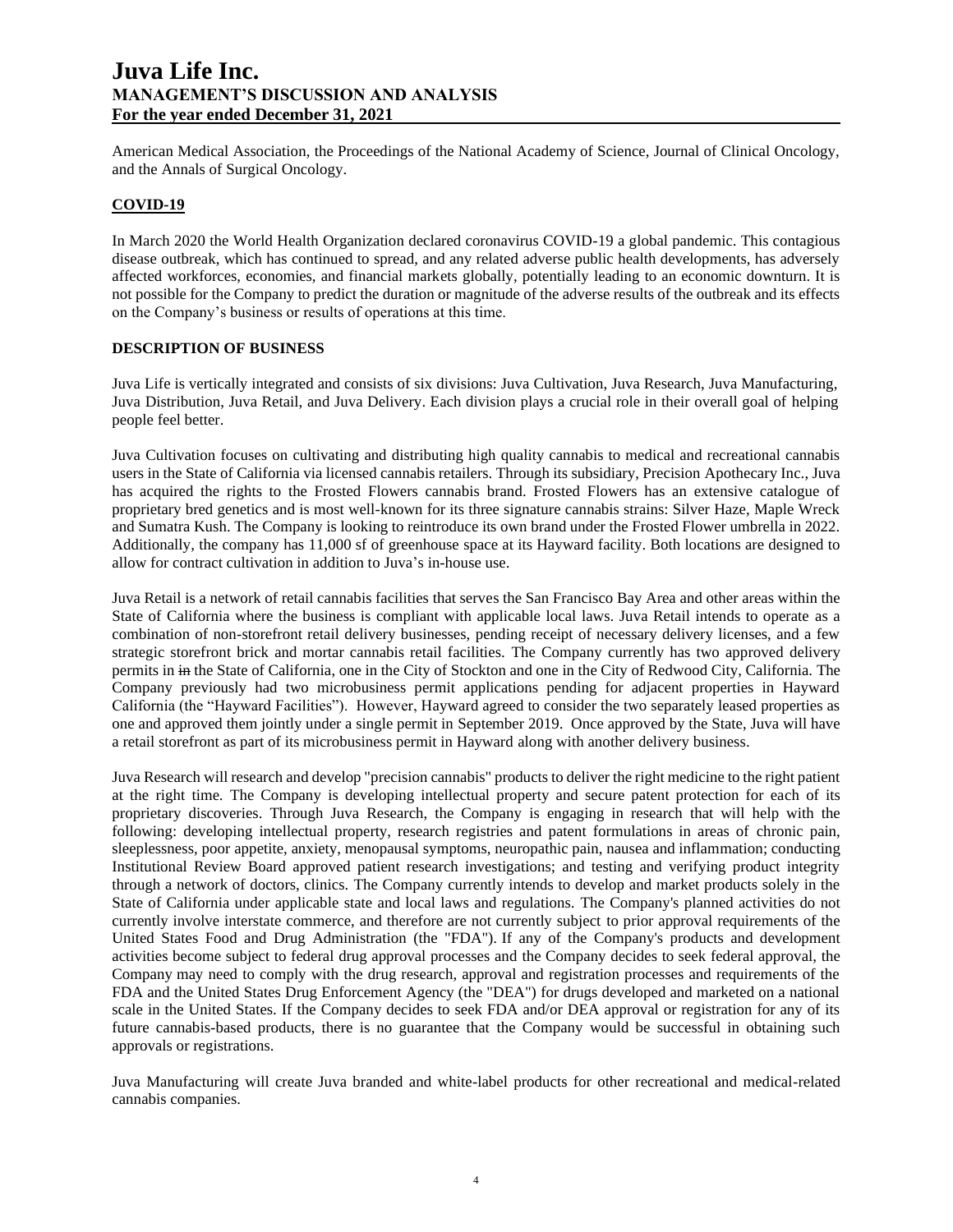Juva Distribution will distribute Juva branded products and products from other licensed cannabis companies.

The Company is limited in how it can market its products, and while the research may be promising in terms of effectiveness and safety in treating these conditions, the Company will need to comply with applicable state and local laws and regulations, and the requirements of the FDA and DEA. The Company intends to leverage its brand development and marketing expertise to select products that will expand its shelf space and customer reach, as permitted under current cannabis regulations in California. Although the Company initially plans to research, develop and market products on an intrastate basis that meet state and local regulatory requirements in California, if the Company's business transitions into interstate commerce in the future, the Juva Labs business may involve development and sale of cannabis-based products that will require FDA and/or DEA approval and/or registration. If the FDA determines that a new drug approval is needed for any of the Company's products, the Company would need to proceed through the New Drug Application ("NDA") process or modify its activities to comply with FDA requirements. Even if the Company were to submit an Investigational New Drug Application ("IND") and NDA for FDA approval, there is no guarantee that the FDA would grant approval for all or event any of the cited indications.

## *Facilities*

The Company currently has four properties under lease in the cities of Stockton, Hayward and Redwood City, California, and is in the process of continuing to build out its facilities and obtain the necessary state and local authorizations to operate its planned businesses. The leased properties are summarized below.

### Stockton, California

The Company is currently operating and continuing to expand its State and locally permitted cannabis production facility on San Juan Drive in Stockton, California. totaling approximately 30,000 square feet (the "San Juan Facility"); The San Juan Facility will support cultivation, manufacturing, retail sales (non-storefront delivery only) and wholesale distribution.

*San Juan Facility.* The San Juan Facility has been designed as a cultivation, manufacturing, distribution and nonstorefront retail delivery facility that will produce high quality flower and pre-rolls for both its branded products as well as white labeled products. This location has been granted all State and Local permits for non-storefront retail delivery and is actively delivering direct to consumers in the north San Joaquin Valley. In addition, the facility received all permits for Cultivation in January 2021 and has recently planted its first crops. The final construction for this facility is near completion, and includes fully closed and sealed rooms, climate control sensors, special wall treatments, a holding safe to store over 3,000 pounds of cannabis and a packaging room. The facility totals approximately 30,000 square feet, with 9,708 square feet of flowering canopy. At full capability, this canopy will result in approximately 6,000 pounds of cannabis flower. Juva Stockton occupies the San Juan Facility under a 5-year sublease, commencing August 1, 2018, and pays \$35,805 per month in rent (with annual increases).

Pursuant to Stockton Municipal Code Section 5.100.040, in order to operate legally in Stockton, the Company has obtained: (1) a proper Use Permit pursuant to Stockton Municipal Code Section 16.80.195 and 16.168; (2) an approved Operators Permit from the Chief of Police pursuant to Stockton Municipal Code Section 5.100.060; (3) a business license issued by the City pursuant to Stockton Municipal Code Section 5.04.040; and (4) State licenses for both cultivation and non-storefront retail. A State license for Distribution was also approved on August 20, 2021with the intention of a Manufacturing license to follow.

The Company is building this facility out in phases. The first phase required the build out of the front offices. These were completed, and all local and State authorizations and permits granted, in September 2020. This has allowed Juva to receive partial occupancy of the building and begin fully licensed delivery operations in Stockton.

The next phase was finalizing the construction of the first three of six cultivation rooms, control room, dry rooms, trim rooms, and packaging rooms. These rooms were completed, and local City of Stockton approvals and permits received, in November 2020. The cultivation license from the State of California was granted in January 2021, the first crops planted in February 2021 and harvest of these initial crops has commenced.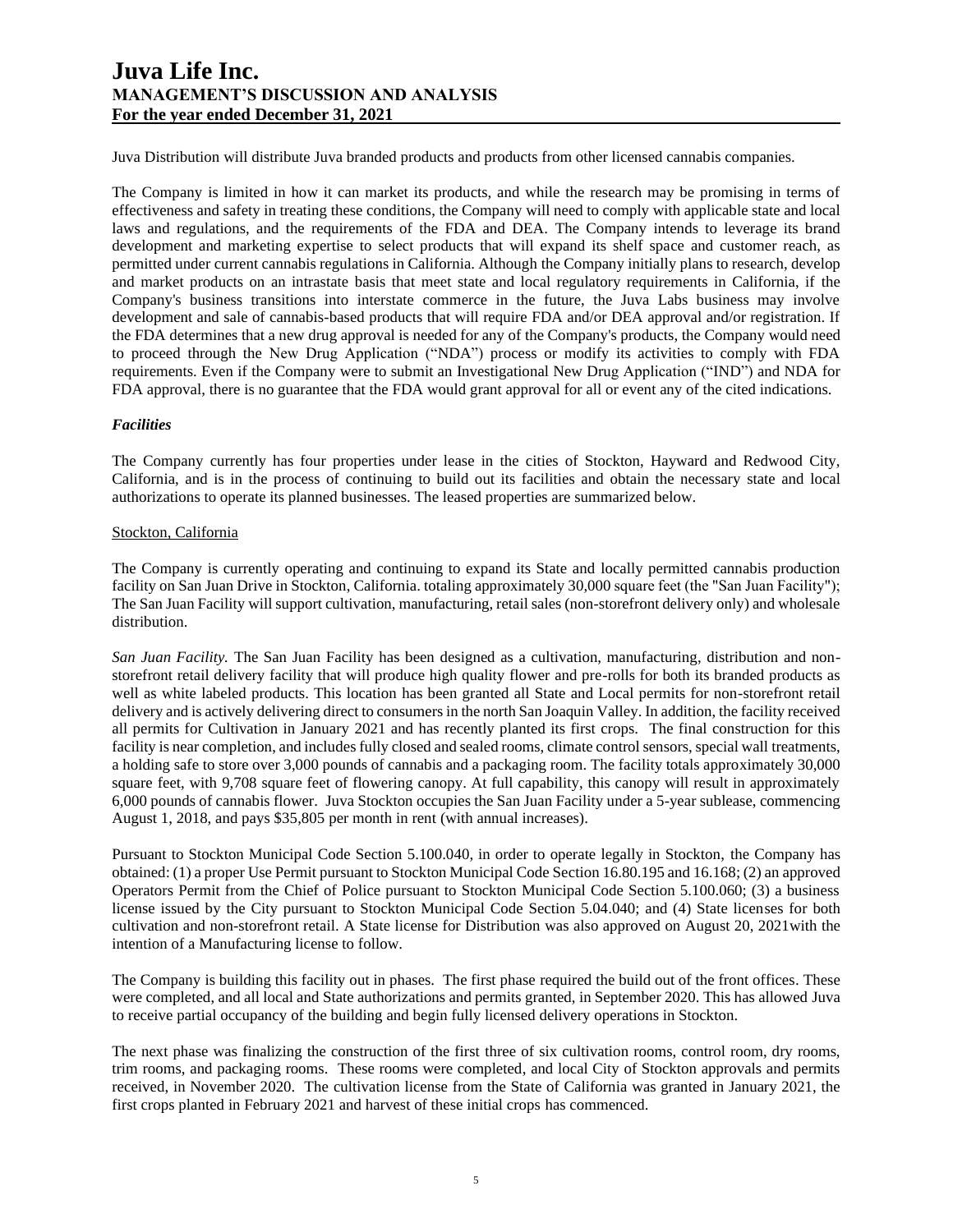The final phase is the build out of the remaining three cultivation rooms. The Company is completing construction of Rooms 4, 5, and 6 and expects to plant its first crop in room 4 in late February 2022 and room 5 and 6 every 15 days thereafter, respectively.

### Hayward, California

The Company leases two properties adjacent to one another in Hayward. These two properties, the Clawiter Road Facility and the Enterprise Avenue Facility, are collectively referred to as the "Hayward Facilities." Together, they are being designed to be Juva's main corporate and operational campus for all of its divisions and will house Cultivation, Research, Manufacturing, Distribution, Retail, and Delivery operations.

The Hayward Facilities include two buildings, one with an existing Class 5 clean room as part of an 18,000 square foot building with an additional 11,000 square feet of greenhouses for cultivation. The other building (Enterprise) consists of about 6,700 sf of warehouse to be used for delivery, distribution and packaging. The combined facility will also offer "white labeling" opportunities that can provide the means for new and existing out-of-state brands to introduce products in California. "White labeling" refers to entering into license agreements with third parties to manufacture and/or distribute such third parties' products.

The Hayward Facilities' other activities will include cultivation of high-quality greenhouse material for extraction, a flagship retail store, a delivery hub for the entire East San Francisco Bay area, post-process extraction of oil,  $CO<sub>2</sub>$ extraction, formulation, isolation and contract product development. This is where research and development, and the manufacturing of capsules, edibles, transdermal patches, topical products, inhalers, and suppository products, will take place. The Hayward campus includes a total of approximately 35,000 square feet.

*Clawiter Road Facility.* Precision Apothecary occupies the Clawiter Road property under a sublease with a term of 4 years and 5 months commencing August 1, 2018 and pays \$24,040 per month in rent, increasing by approximately 3% annually.

*Enterprise Avenue Facility.* Precision Apothecary occupies the Enterprise property under a sublease with a term of 4 years and 5 months, commencing August 1, 2018, and pays \$9,117 per month in rent, increasing annually by approximately 3%.

Pursuant to Hayward Municipal Code Chapter 6, Article 14, and Chapter 10, Article 1, in order to operate the Hayward Facilities in Hayward, California, the Company must obtain: (1) an Administrative Use Permit or a Conditional Use Permit, depending on the type of license sought; (2) a Commercial Cannabis Permit; and (3) a State license for a microbusiness facility. The Company received approval of its Conditional Use Permit in October 2020. Demolition at the Hayward Facilities is complete, and the land entitlement are complete. The Company is finalizing construction documents and intends to start construction in Q1 of 2022.

### Redwood City, California

*Convention Way Facility.* The Convention Way property is being used for a non-storefront retail (delivery) cannabis facility. Delivery service is available throughout the Bay Area Peninsula from San Francisco down to San Jose. The facility complies with all applicable local and state laws and has adequate controls in place against any diversion, theft, and loss of cannabis products. The Company believes this delivery business has access to approximately 1.67 million potential customers. The Convention Way property is approximately 1,345 square feet of office space. Juva RWC occupies the property under a 5-year lease, commencing December 1, 2018, and pays \$6,421 per month in rent, increasing annually by approximately 3%. Pursuant to Article 59 of the Redwood City Municipal Code, in order to operate in Redwood City, the Company must obtain: (1) a Cannabis Business Permit; (2) a Conditional Use Permit; and (3) a State License. The Company obtained approval of its Cannabis Business Permit on or about April 22, 2019; the Conditional Use Permit was approved on or about May 31, 2019; and the State license was issued in September 2019. The Company has received all local and state licenses necessary to operate and began delivery in January 2020.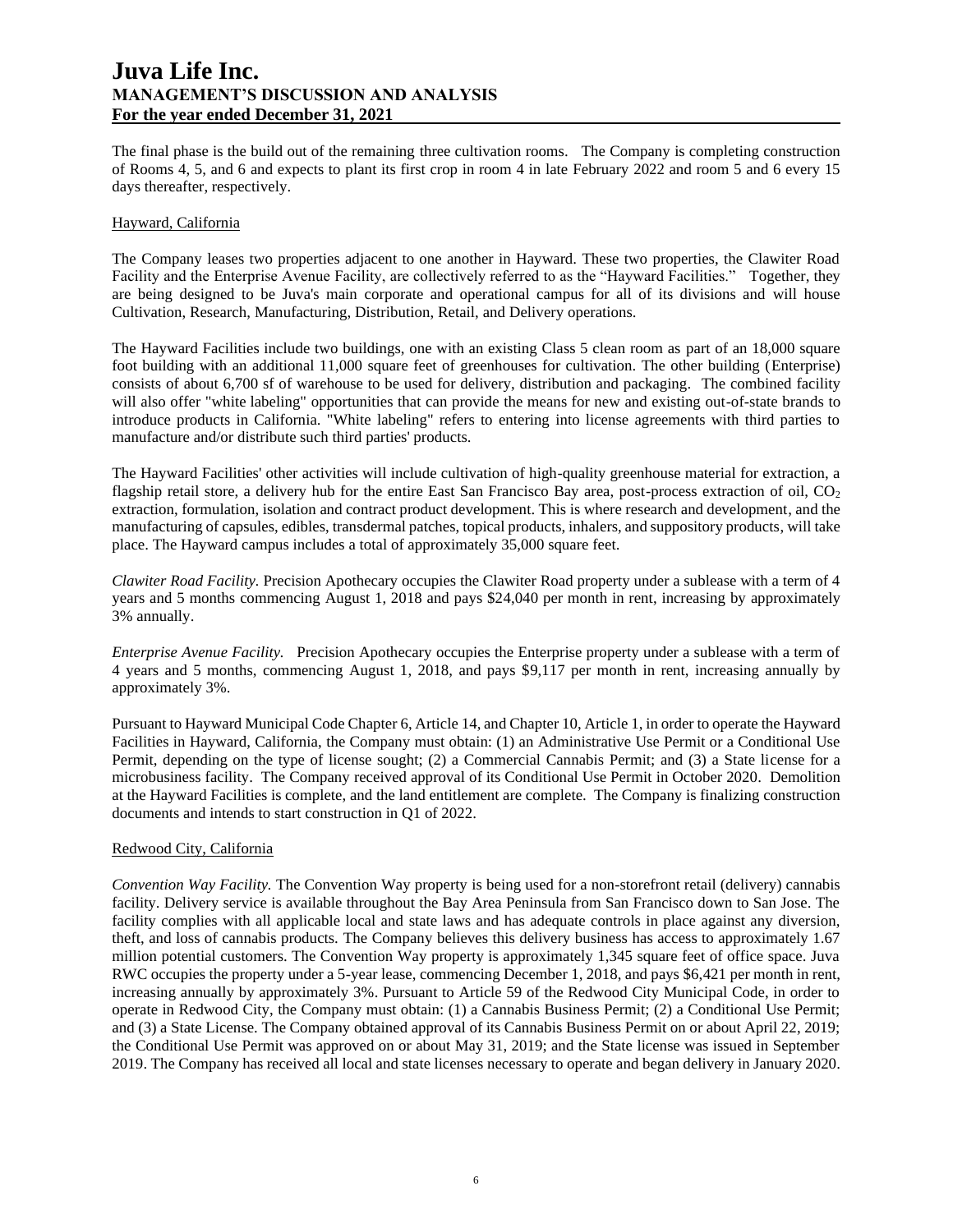## **Permits**

## *Local Permits:*

To Summarize, the Company currently has the following local permits approved:

- Four (4) Conditional Use Permits for cultivation, manufacturing, delivery, and distribution at the San Juan Facility in Stockton, California.
- One fully approved non-storefront retail delivery license in Redwood City, California.
- One approved microbusiness permit for the combined operations at the Clawiter Road and Enterprise Avenue facilities in Hayward, California.
- •

*State Issued Permits:*

- The Company has a state license for its delivery operations in Redwood City, California.
- The Company has a state license for its delivery operations at the San Juan facility in Stockton, California.
- The Company has a state license for its cultivation operations at the San Juan facility in Stockton, California.
- The Company has a state license for its distribution operations at the San Juan facility in Stockton, California.

## *Description of Property*

### *Leased Real Property*

Juva has four properties under lease and one option under lease in the State of California, which are in various stages of build-out. The leased properties are summarized below.

- *(1) San Juan Property in Stockton, California*. The San Juan property is being designed for high quality flower cultivation, non-storefront retail sales, distribution and manufacturing (including white label production of products through licensing agreements). This location's non storefront retail facility is currently delivering directly to consumers in the north San Joaquin Valley and will operate as Juva's Central Valley distribution hub. This location has also begun harvest and sale of its bulk flower cultivation products.
- *(2) Clawiter Road Property in Hayward, California*. The Clawiter Road property is being designed as Juva's main operational hub, and is being built to encompass the following: house the Company's flagship retail store; act as the delivery hub for the East San Francisco Bay Area; perform post process extraction of oil; CO<sup>2</sup> extraction, formulation, isolation and contract product development; and medicinal cannabis research and development, and manufacturing of related product formulations and greenhouse cultivation.
- *(3) Enterprise Property in Hayward, California*. The Enterprise property is the building adjacent to the Clawiter Road property, and is being designed for non storefront delivery, distribution and packaging of inhouse manufactured capsules, edibles, transdermal, inhaler & suppository products.
- *(4) Convention Way Property in Redwood City, California*. The Convention Way property is being used for non-storefront retail cannabis delivery throughout the Bay Area Peninsula from San Francisco down to San Jose.

In addition, the Company has the option to lease additional space in Redwood City, CA. This space is intended to be combined use for a future retail store and corporate office and administrative operational support for the Company. The Company will only exercise this option contingent on local approval for the recently submitted retail application.

### *Intellectual Property*

As of the date hereof, Juva has registered the following state trademarks in the State of California:

- Frosted Flowers
- [www.frostedflowers.com](http://www.frostedflowers.com/)

As of the date hereof, Juva has the following pending applications for federal trademarks: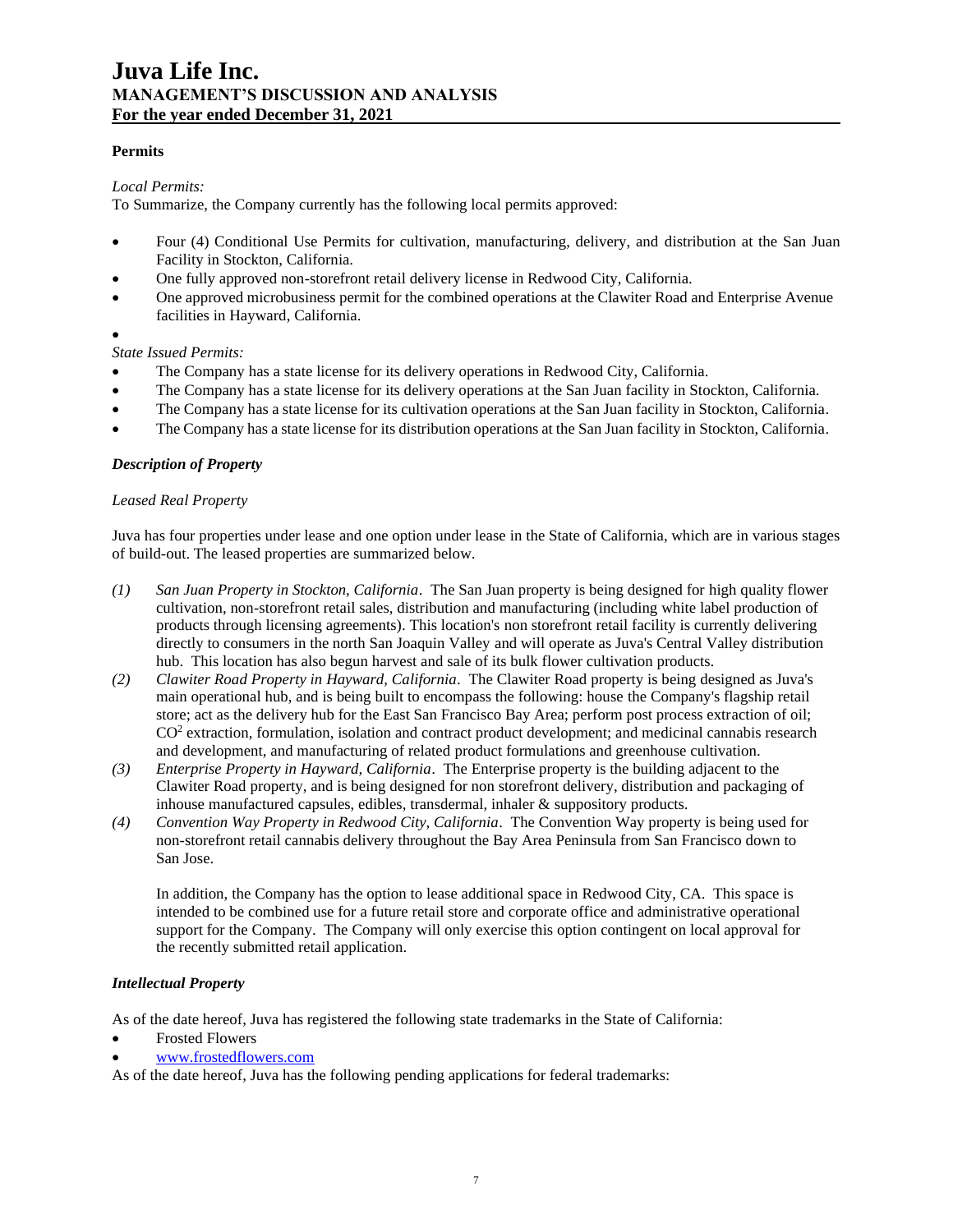| <b>Trademark</b>                      | <b>Jurisdiction</b> | App No        | <b>App Date</b> | Reg No  | <b>Reg Date</b> | <b>Status</b>          |
|---------------------------------------|---------------------|---------------|-----------------|---------|-----------------|------------------------|
| $FF$ (design)                         | <b>USA</b>          | 86796677      | 22 Oct 2015     | 5237714 | 04 Jul 2017     | Registered             |
| <b>FROSTED FLOWERS</b>                | <b>USA</b>          | 86796670      | 22 Oct 2015     | 5237713 | 04 Jul 2017     | Registered             |
| <b>FROSTED FLOWERS</b>                | <b>USA</b>          | 88923952      | 19 May 2020     |         |                 | Pending                |
| <b>JUVA</b>                           | Canada              | A0095732      | 07 Apr 2020     | 1532209 | 07 Apr 2020     | Registered             |
| <b>JUVA</b>                           | <b>EUTM</b>         | 1532209       | 17 Nov 2020     | 1532209 | 31 Dec 2020     | Registered             |
| <b>JUVA</b>                           | United Kingdom      | UK00801532209 | 17 Nov 2020     |         |                 | Brexit - to be refiled |
| <b>JUVA</b>                           | <b>USA</b>          | 88784312      | 04 Feb 2020     |         |                 | Pending                |
| <b>JUVA</b>                           | <b>USA</b>          | 88863236      | 07 Apr 2020     |         |                 | Pending                |
| <b>JUVA</b>                           | <b>USA</b>          | 88206128      | 26 Nov 2018     |         |                 | Pending                |
| <b>JUVA</b>                           | <b>USA</b>          | 88206122      | 26 Nov 2018     |         |                 | Pending                |
| <b>JUVA</b>                           | <b>USA</b>          | 88206119      | 26 Nov 2018     |         |                 | Pending                |
| <b>JUVA</b>                           | <b>USA</b>          | 88206117      | 26 Nov 2018     |         |                 | Pending                |
| <b>JUVA</b>                           | <b>USA</b>          | 88206114      | 26 Nov 2018     |         |                 | Pending                |
| <b>JUVA</b>                           | <b>USA</b>          | 88784342      | 04 Feb 2020     |         |                 | Pending                |
| <b>JUVA</b>                           | <b>USA</b>          | 88206130      | 26 Nov 2018     |         |                 | Pending                |
| <b>JUVA</b>                           | <b>WIPO</b>         | A0095732      | 07 Apr 2020     | 1532209 | 07 Apr 2020     | Registered             |
| <b>JUVA LIFE</b>                      | Canada              | 1568951       | 23 Sep 2020     | 1568951 | 07 Jan 2021     | Registered             |
| <b>JUVA LIFE</b>                      | <b>EUTM</b>         | 1568951       | 23 Sep 2020     | 1568951 | 07 Jan 2021     | Registered             |
| <b>JUVA LIFE</b>                      | United Kingdom      |               | 23 Sep 2020     |         |                 | Brexit - to be refiled |
| <b>JUVA LIFE</b>                      | <b>USA</b>          | 88923944      | 19 May 2020     |         |                 | Pending                |
| KNOWING MORE FEELS BETTER             | <b>USA</b>          | 90458851      | 11 Jan 2021     |         |                 | Pending                |
| KNOWING MORE MAKES YOU FEEL BEITER    | <b>USA</b>          | 90387271      | 16 Dec 2020     |         |                 | Pending                |
| <b>MYJUVA</b>                         | <b>USA</b>          | 88928271      | 21 May 2020     |         |                 | Pending                |
| <b>MYJUVA Stylized</b>                | <b>USA</b>          | 90095812      | 05 Aug 2020     |         |                 | Pending                |
| THE MORE YOU KNOW THE BETTER YOU FEEL | <b>USA</b>          | 90387248      | 16 Dec 2020     |         |                 | Pending                |

# **SELECTED ANNUAL INFORMATION**

|                                      | <b>Year Ended</b><br><b>December 31, 2021</b> | <b>Year Ended</b><br><b>December 31, 2020</b> | <b>Year Ended</b><br><b>December 31, 2019</b> |
|--------------------------------------|-----------------------------------------------|-----------------------------------------------|-----------------------------------------------|
|                                      | \$)                                           | \$)                                           | $\left( \mathbb{S}\right)$                    |
| Revenues                             | 3,867,610                                     | 967,237                                       |                                               |
| Cost of goods sold                   | (2,616,867)                                   | (538,966)                                     |                                               |
| Gross profit before unrealized items | 1,250,743                                     | 428,271                                       |                                               |
| Gross profit                         | 996,829                                       | 428,271                                       |                                               |
| Expenses including non-cash items    | (12,037,400)                                  | (12,075,154)                                  | (6,936,146)                                   |
| Net loss for the year                | (11, 358, 290)                                | (16, 236, 756)                                | (8,980,603)                                   |
| Number of common shares outstanding  | 164,016,223                                   | 134,673,018                                   | 89,887,379                                    |
| Loss per share                       | (0.07)                                        | (0.13)                                        | (0.11)                                        |
| Cash                                 | 2,681,269                                     | 2,158,694                                     | 1,276,143                                     |
| Working capital*                     | 1,947,480                                     | 68,311                                        | 47,139                                        |
| Total assets                         | 20,686,588                                    | 15,590,956                                    | 6,616,130                                     |
| Shareholders' equity (deficit)       | 14,334,152                                    | 6,703,354                                     | (616,962)                                     |
| Long-term financial liabilities      | 3,977,032                                     | 1,380,968                                     | 1,795,109                                     |
| Dividends paid per share             |                                               |                                               |                                               |

\*Excludes the Company's warrant liability.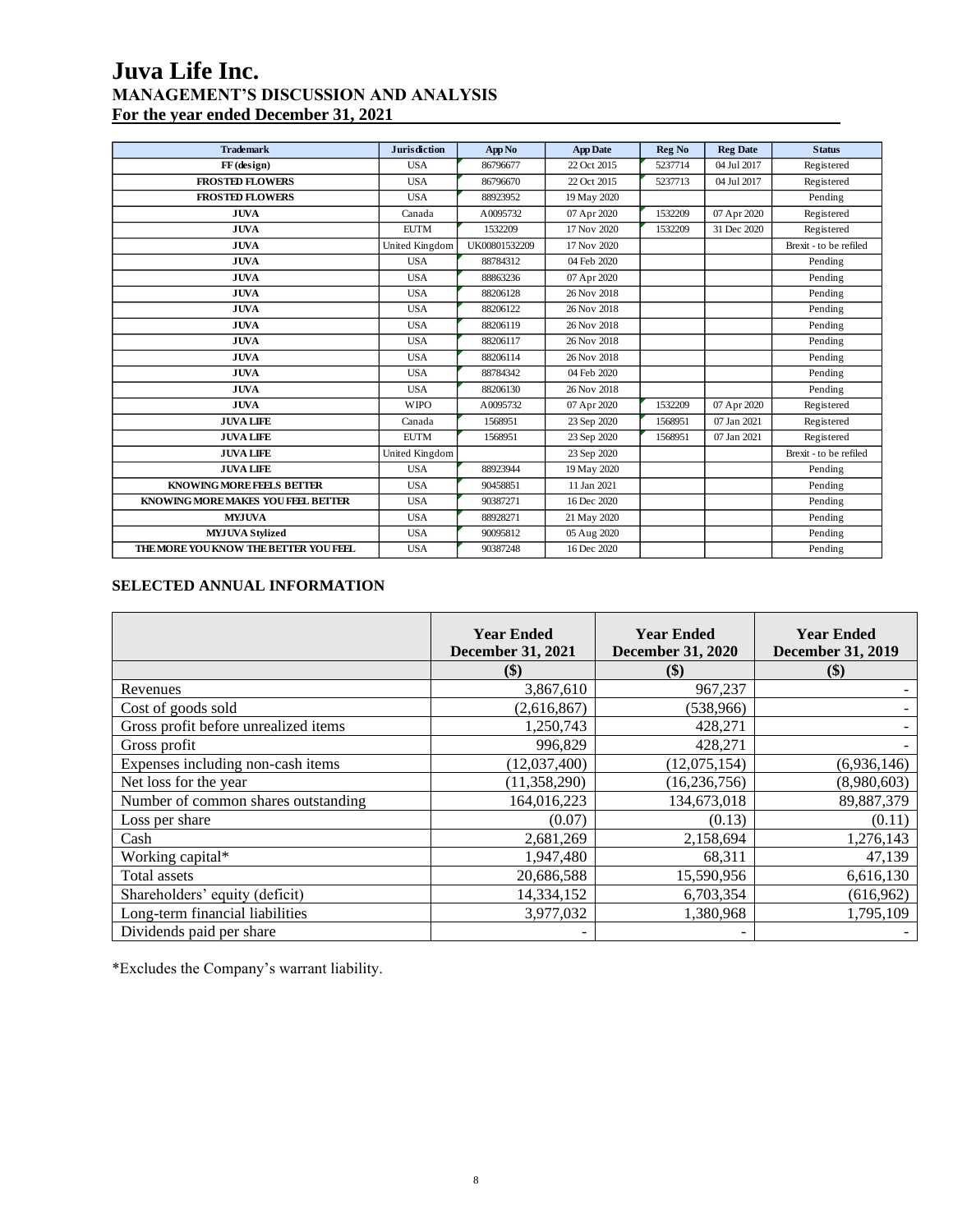## **RESULTS OF OPERATIONS**

## *Key financial and operational metrics*

|                                       | For the year ended<br><b>December 31, 2021</b> |              | For the year ended<br><b>December 31, 2020</b> |
|---------------------------------------|------------------------------------------------|--------------|------------------------------------------------|
| Financial results                     |                                                |              |                                                |
| Sales - delivery                      | \$<br>3,191,873                                | $\mathbb{S}$ | 967,237                                        |
| Sales - harvest                       | 675,737                                        |              |                                                |
| Cost of sales                         | 2,616,867                                      |              | 538,966                                        |
| Operating expenses                    | 12,037,400                                     |              | 12,075,154                                     |
| EBITDA (loss)                         | (6,934,948)                                    |              | (7,154,643)                                    |
| Net loss                              | (11,358,290)                                   |              | (16, 236, 756)                                 |
| Net cash used in operating activities | (8,790,683)                                    |              | (6,316,562)                                    |
| Adjusted gross profit                 | 1,438,534                                      |              | 428,271                                        |
| Working capital                       | \$<br>1,947,480                                | \$           | 68,311                                         |
| Operating results                     |                                                |              |                                                |
| Pounds harvested                      | 1,424                                          |              |                                                |
| Pounds sold                           | 924                                            |              |                                                |

During the year ended December 31, 2021 ("2021"), the Company reported a net loss of \$11,358,290 compared to a net loss of \$16,236,756 for the year ended December 31, 2020 ("2020").

Sales during the period increased to \$3,867,610 compared to \$967,237 for the comparative year. Gross profit increased to \$1,250,743 compared to \$428,271 during the comparative year. Adjusted gross profit increased from \$428,271 to \$1,438,534 in the current year. The increase is a result of the Company continuing to grow its online delivery business and generating sales from its initial harvests. The increase in gross profit was partially helped by the recognition of an unrealized gain on the fair value of biological assets which is a result of the Company commencing harvest operations. The following table is a reconciliation of gross profit to adjusted gross profit for 2021 and 2020:

|                                                                             | For the year ended<br><b>December 31, 2021</b> |    | For the year ended<br><b>December 31, 2020</b> |
|-----------------------------------------------------------------------------|------------------------------------------------|----|------------------------------------------------|
| Gross profit                                                                | 1,250,743                                      | -S | 428,271                                        |
| Depreciation included in cost of goods sold                                 | 55,096                                         |    |                                                |
| Net fair market value adjustment due to biological<br>assets transformation | 253.914                                        |    |                                                |
| Adjusted gross profit                                                       | 1,562,753                                      |    | 428.271                                        |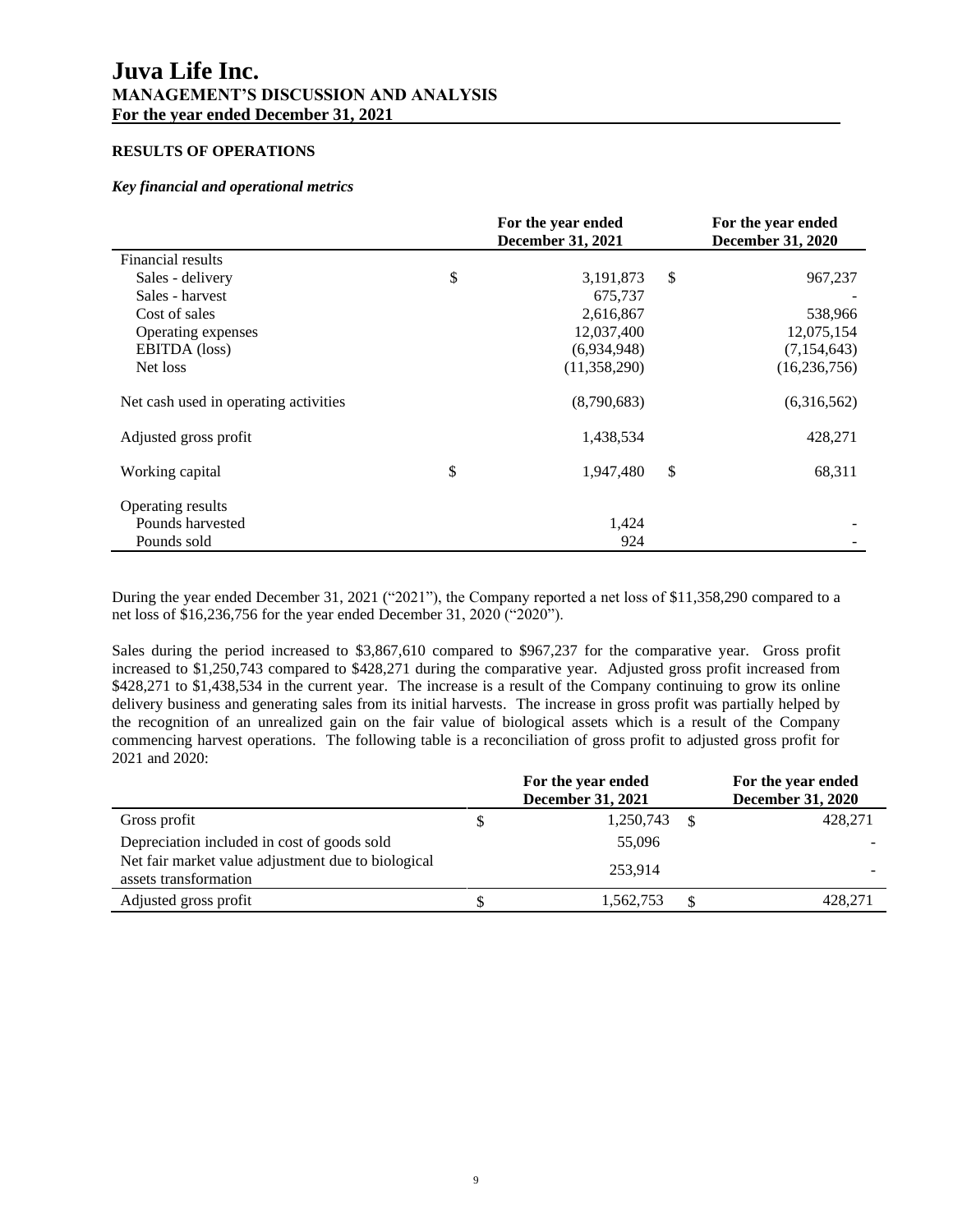Total operational expenses were \$12,037,400 in 2021 compared to \$12,075,154 for 2020. Overall, the increase in costs is a result of the following:

- Interest expense on lease liabilities increased to \$690,824 (2020 \$381,514) as the Company added leased properties during the year.
- Office and administration increased to \$1,615,728 (2020 \$1,004,760) as the Company incurred significantly higher insurance premiums during 2021 compared to 2020.
- Research and development increased to \$329,297 (2020 \$Nil) due to the Company commencing is patient data program.
- Salaries and benefits increased to \$2,860,222 (2020 \$1,913,272) as a result of new hires.

Other material expense items include the following:

- Marketing and promotion amounted to \$2,296,249 (2020 \$3,083,711) as the Company accelerated brand marketing plans in early 2021.
- Professional fees amounted to \$1,198,063 (2020 \$1,183,005) due to costs incurred with ongoing litigation and the special warrant financing.

EBITDA for 2021 and 2020 has been calculated as follows:

|                                                   | Year ended December 31,<br>2021 |     | <b>Year ended December</b><br>31, 2020 |
|---------------------------------------------------|---------------------------------|-----|----------------------------------------|
| Net loss for the year                             | \$<br>(11,358,290)              | \$. | (16, 236, 756)                         |
| Unrealized fair value change on biological assets | (254, 014)                      |     |                                        |
| Interest expense on lease liabilities             | 690,824                         |     | 381,514                                |
| Depreciation                                      | 671,551                         |     | 775,314                                |
| Share-based payments                              | 1,995,658                       |     | 3,318,136                              |
| Change in fair value of warrant liability         | 766,901                         |     | 4,538,511                              |
| Impairment of intangible assets                   |                                 |     | (83, 541)                              |
| Gain in disposition of subsidiary                 | 705.508                         |     |                                        |
| Abandoned construction                            |                                 |     | (7,222)                                |
| Foreign exchange gain (loss)                      | (204,706)                       |     | 99,401                                 |
| Taxes                                             | 51,620                          |     | 60,000                                 |
| EBITDA (loss)                                     | (6,934,948)                     | \$  | (7,154,643)                            |

### *Update on Regulation A Offering Use of Proceeds*

The Company undertook a Regulation A offering that closed in February 2020. The below table sets out the use of proceeds as disclosed as part of the Regulation A offering, the actual use of proceeds to date and the variance.

|                                                                                 | Amount of          | Approximate Actual        |                 |
|---------------------------------------------------------------------------------|--------------------|---------------------------|-----------------|
|                                                                                 | Proceeds Disclosed | <b>Amount of Proceeds</b> |                 |
| Use of Proceeds                                                                 | Under the Offering | used to Date              | Variance        |
| Facility construction and equipment <sup><math>(1)</math></sup>                 | US\$5,400,000      | US\$10,850,000            | (US\$5,450,000) |
| Complete licensing and permitting at new facilities <sup><math>(2)</math></sup> | US\$360,000        | US\$115,000               | US\$245,000     |
| Recruit and implement sales team <sup>(3)</sup>                                 | US\$270,000        | Nil                       | US\$270,000     |
| Execute marketing and branding campaigns $(4)$                                  | US\$1,080,000      | US\$3,200,000             | (US\$2,120,000) |
| Acquire pipeline projects and related capital                                   |                    |                           |                 |
| expenditures $(5)$                                                              | US\$9,054,000      | Nil                       | US\$9,054,000   |
|                                                                                 | US\$16,164,000     | US\$14,165,000            | US\$1,999,000   |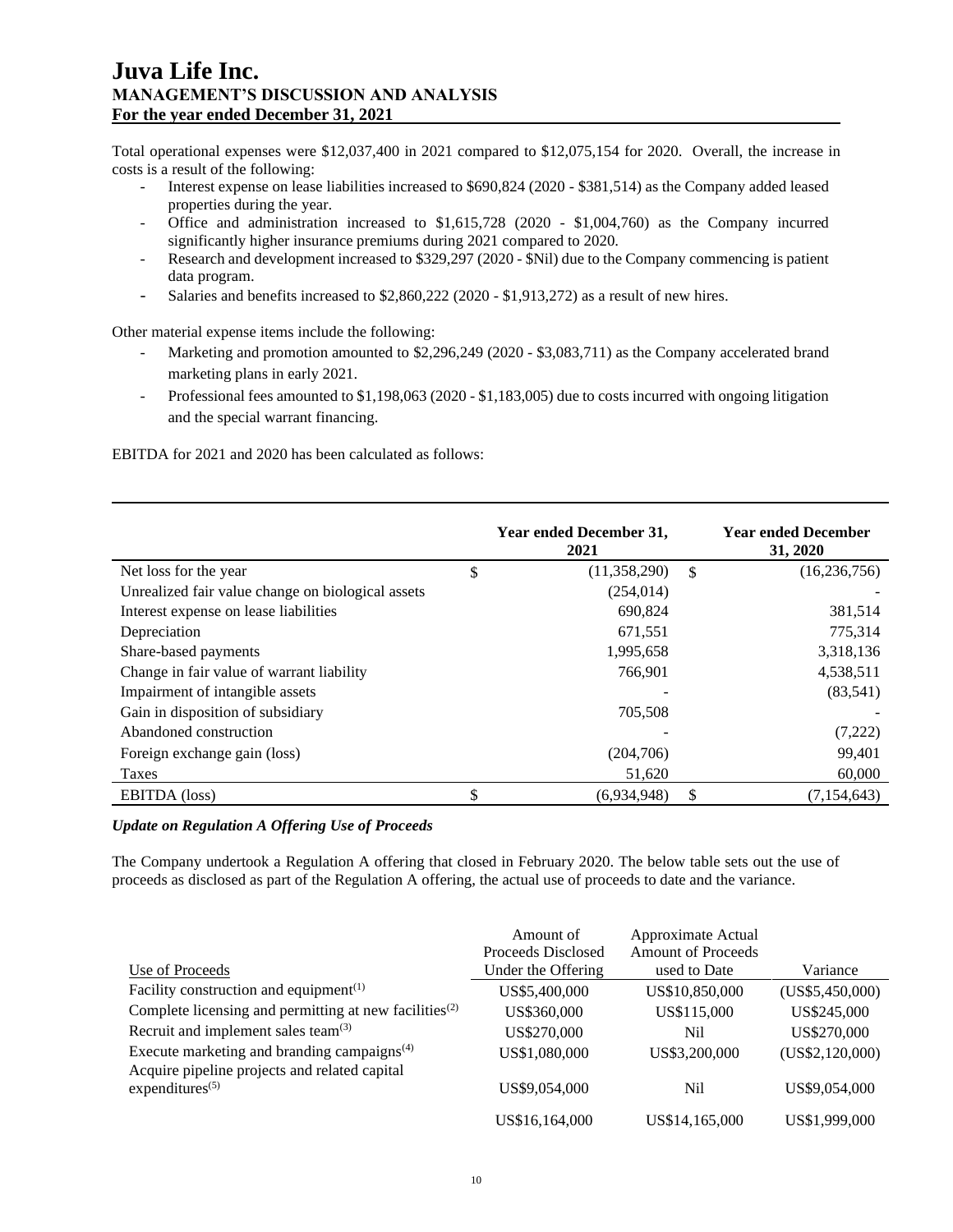### Notes:

- (1) Expenses for facility construction and equipment were higher than expected due to supply chain delays and a surge in pricing due to COVID-19.
- (2) Licensing and permitting costs were less than anticipated as some licenses and permits are still pending and tied to the completion of facility construction.
- (3) Due to cost overruns on construction, the Company utilized existing staff for sales.
- (4) The Company used a portion of the proceeds for marketing and investor awareness that had not previously been budgeted. The Company hired third party marketing firms, including digital marketing and media service providers, to undertake media and brand awareness campaigns on behalf of the Company, for aggregate costs of approximately \$1.5 million. None of the amounts paid were to related parties of the Company.
- (5) The Company intended to use proceeds to acquire similar companies/projects. The Company decided to conserve funds for facility construction in the event further costs overruns are encountered.

### *Update on Significant Events, Business Objectives and Milestones from Long Form Prospectus*

On October 8, 2020, the Company filed a non-offering long form prospectus in connection with its listing on the CSE. The Company provides an update on the significant events, business objectives and milestones disclosed in that Prospectus.

| <b>Item</b>                                                                                                                                           | <b>Progress</b>                                                                                                                                                                     | <b>Expected timing</b>  |
|-------------------------------------------------------------------------------------------------------------------------------------------------------|-------------------------------------------------------------------------------------------------------------------------------------------------------------------------------------|-------------------------|
| Increase sales volumes at Redwood<br>City delivery operations (estimated<br>cost: \$Nil)                                                              | The Company continues to make progress on this<br>front through improved marketing programs.                                                                                        | Ongoing throughout 2022 |
| Increase sales volumes at Stockton<br>delivery operations (estimated cost:<br>\$Nil)                                                                  | The Company continues to make progress on this<br>front through improved marketing programs.                                                                                        | Ongoing throughout 2022 |
| Obtain State license for San Juan<br>distribution (estimated cost of<br>\$25,000                                                                      | State license has been obtained.                                                                                                                                                    | Completed               |
| Engage buyers for first harvests<br>(estimated cost: \$Nil)                                                                                           | The Company is utilizing existing business<br>relationships in the California cannabis market to<br>source buyers.                                                                  | Ongoing throughout 2022 |
| <b>Complete Hayward Facilities</b><br>improvements and begin contract<br>manufacturing and research in that<br>facility (estimated cost: \$1,260,000) | The Company continues to work with its contractors<br>on the improvements and construction.                                                                                         | 2022                    |
| Finalize cultivation rooms at San<br>Juan Facility (estimated cost:<br>\$630,000)                                                                     | Initial cultivation operations have commenced.<br>Completion of cultivation room #3 is complete.<br>Rooms #4, #5, and #6 are in progress.                                           | Q1 2022                 |
| Enroll first 100 patients in the<br>Clinical Study (estimated cost:<br>\$375,000)                                                                     | Goal is to have first 100 patients enrolled                                                                                                                                         | Ongoing throughout 2022 |
| Identify first specific compounds for<br>future therapeutic applications<br>(Cannabis research work) (estimated<br>cost: \$500,000)                   | Research work commenced at the beginning of May<br>and tests continue to be run. The Company<br>announced top-line R&D data and initiated<br>optimization & development of Juva-019 | Q1 2022                 |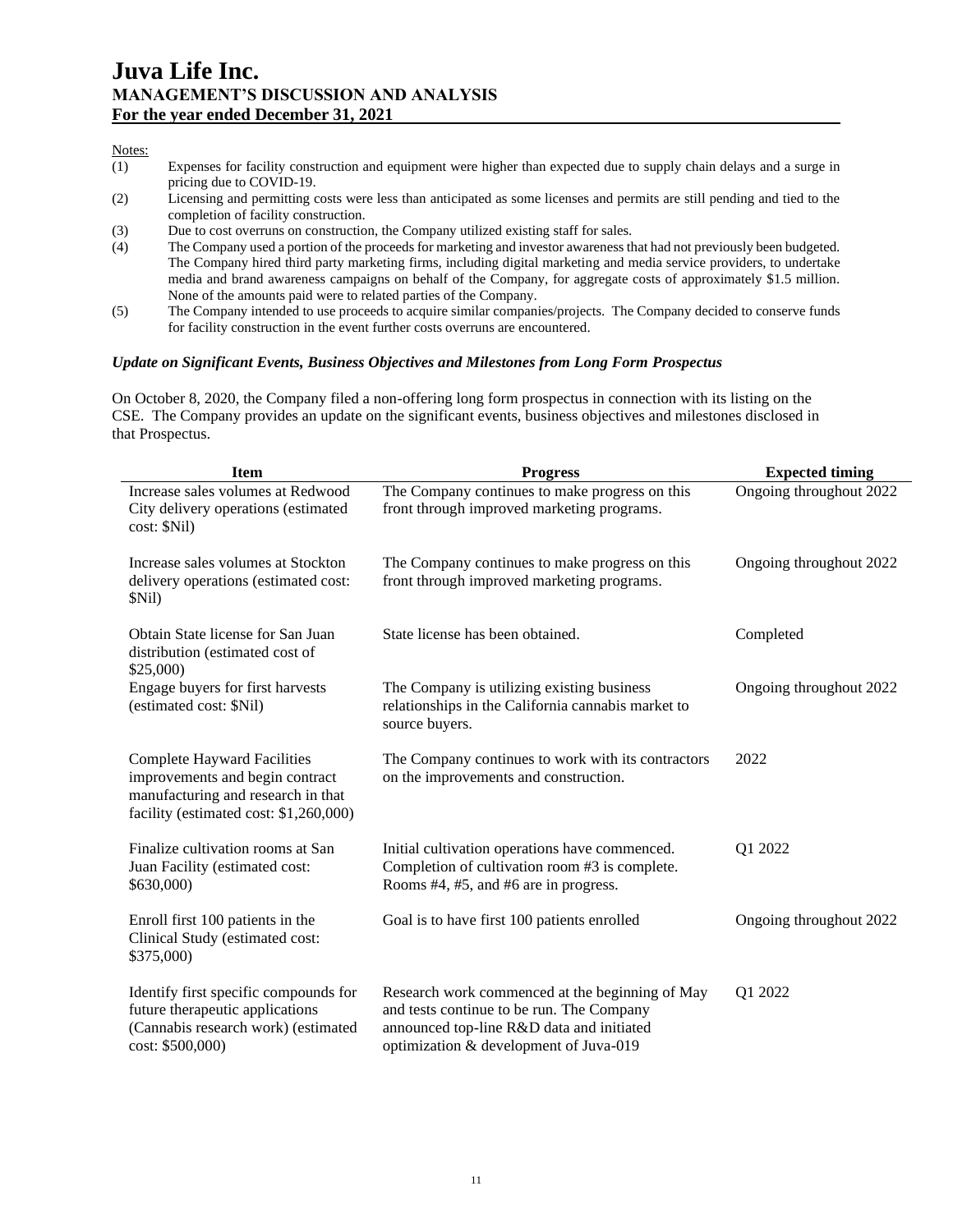Significant events that need to occur for the business objectives to be accomplished:

- 1. Maintain successful marketing campaigns for Redwood City & Stockton delivery operations;
- 2. Hayward Facilities improvements require significant construction to be completed on time, and delivery of significant systems to be in place and operating properly;
- 3. Completion of additional cultivation rooms requires significant equipment that could be subject to supply chain delays;
- 4. Redwood City Retail Store license is under a competitive process with limited licenses being granted; and
- 5. All operations will require significant new hires.

## **SUMMARY OF QUARTERLY RESULTS**

The Company financial results of the Company's last 8 quarters are detailed below:

|                                       | <b>Quarter Ended</b><br><b>December 31, 2021</b> | <b>Quarter Ended</b><br>September 30, 2021 | <b>Quarter Ended</b><br>June 30, 2021 | <b>Quarter Ended</b><br><b>March 31, 2021</b> |
|---------------------------------------|--------------------------------------------------|--------------------------------------------|---------------------------------------|-----------------------------------------------|
|                                       | (\$)                                             | $\left( \text{\$}\right)$                  | $\left( \mathbb{S}\right)$            | $\left( \mathbb{S}\right)$                    |
| <b>Sales</b>                          | 1,360,612                                        | 1,192,194                                  | 729,321                               | 585,483                                       |
| Cost of goods sold                    | 505,514                                          | 651,083                                    | 1,088,842                             | 371,428                                       |
| Gross profit before unrealized items  | 855,098                                          | 541,111                                    | (359, 521)                            | 214,055                                       |
| Gross profit                          | 536,546                                          | 513,936                                    | (353, 430)                            | 299,777                                       |
| Net expenses including non-cash items | 2,640,200                                        | 2,549,386                                  | 2,547,364                             | 4,300,450                                     |
| Loss for the quarter                  | (1, 532, 641)                                    | (1,514,701)                                | (2,815,651)                           | (5,495,297)                                   |
| Basic and diluted loss per share      | (0.01)                                           | (0.01)                                     | (0.02)                                | (0.04)                                        |
| Common shares outstanding             | 164.016.223                                      | 163,877,587                                | 163,865,087                           | 153,752,253                                   |

|                                       | <b>Quarter Ended</b><br><b>December 31, 2020</b> | <b>Quarter Ended</b><br><b>September 30, 2020</b> | <b>Quarter Ended</b><br><b>June 30, 2020</b> | <b>Quarter Ended</b><br><b>March 31, 2020</b> |
|---------------------------------------|--------------------------------------------------|---------------------------------------------------|----------------------------------------------|-----------------------------------------------|
|                                       | \$)                                              | $(\$)$                                            | $\left( \text{\$}\right)$                    | $(\$)$                                        |
| <b>Sales</b>                          | 456,113                                          | 281,909                                           | 187,609                                      | 41,606                                        |
| Cost of goods sold                    | 263,850                                          | 144,385                                           | 110,830                                      | 19,901                                        |
| Gross profit before unrealized items  | 192,263                                          | 137,524                                           | 76,779                                       | 21,705                                        |
| Gross profit                          | 192,263                                          | 137,524                                           | 76,779                                       | 21,705                                        |
| Net expenses including non-cash items | 4,454,838                                        | 3,361,650                                         | 2,392,715                                    | 1,865,951                                     |
| Loss for the quarter                  | (8,515,882)                                      | (2,898,478)                                       | (3,268,056)                                  | (1,554,340)                                   |
| Basic and diluted loss per share      | (0.06)                                           | (0.02)                                            | 0.03                                         | 0.01                                          |
| Common shares outstanding             | 134,673,018                                      | 126,086,181                                       | 120.110.251                                  | 120,110,251                                   |

Sales have increased steadily over the past four quarters which is within the Company's expectations.

The net loss by quarter has seen a steady downward trend as management continues to stream-line operations. There was a significant decrease in net loss during the quarter ended March 31, 2020 as the Company recognized a higher than expected fair value loss on the valuation of the warrant liability during the previous period.

# **LIQUIDITY & CAPITAL RESOURCES**

The Company does not generate sufficient cash from operations. The Company finances its activities by raising equity capital from private placements. The Company may encounter difficulty sourcing future financing.

The Company had cash of \$2,681,269 at December 31, 2021 (2020 - \$2,158,694) and the Company had working capital of \$1,947,480 at December 31, 2021 (2020 – \$68,311) (not including warrant liability of \$73,717 (2020 – \$4,771,841). The Company defines the capital that it manages as its shareholders' equity.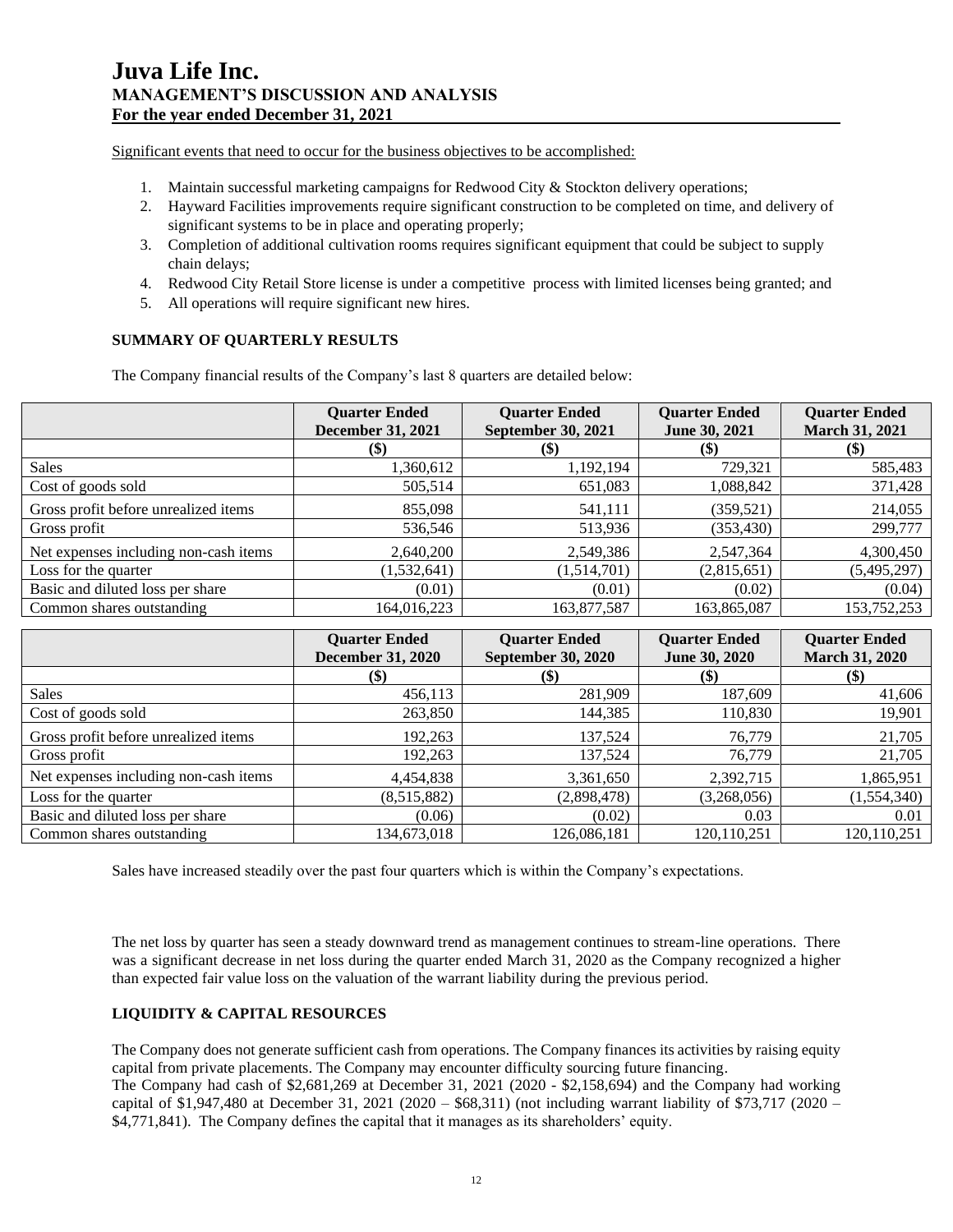The Company's objective when managing capital is to maintain corporate and administrative functions necessary to support the Company's operations and corporate functions; and to seek out and acquire new projects of merit. The Company manages its capital structure in a manner that provides sufficient funding for operational and capital expenditure activities. Funds are secured, when necessary, through debt funding or equity capital raised by means of private placements. There can be no assurances that the Company will be able to obtain debt or equity capital in the case of working capital deficits.

The Company does not pay dividends and has no long-term debt or bank credit facility. The Company is not subject to any externally imposed capital requirements.

If additional funds are required, the Company plans to raise additional capital primarily through the private placement of its equity securities. Under such circumstances, there is no assurance that the Company will be able to obtain further funds required for the Company's continued working capital requirements.

## **OFF-BALANCE SHEET ARRANGEMENTS**

The Company has not entered into any off-balance sheet arrangements.

## **TRANSACTIONS WITH RELATED PARTIES**

| <b>Relationships</b> | Nature of the relationship                               |
|----------------------|----------------------------------------------------------|
| Key management       | Key management are those personnel having the            |
|                      | authority and responsibility for planning, directing and |
|                      | controlling the Company and include the President and    |
|                      | Chief Executive Officer, Doug Chloupek, Chief Financial  |
|                      | Officer, Mathew Lee, Chief Operating Officer, Neil       |
|                      | Ruditsky, and VP Finance, Kari Gothie. Directors are     |
|                      | also included in key management.                         |

During the year ended December 31, 2021, key management compensation included the following:

|                       |                      | Share-based |                          |           |
|-----------------------|----------------------|-------------|--------------------------|-----------|
| Name                  | Title                | Salary      | payments                 | Total     |
| Douglas Chloupek      | CEO, director        | 310,000     | -                        | 310,000   |
| Mathew Lee            | CFO.                 | 70,900      | 113,738                  | 184,638   |
| Kari Gothie           | VP Finance, director | 300,000     | ۰                        | 300,000   |
| Neil Ruditsky         | COO                  | 185,000     | $\overline{\phantom{a}}$ | 185,000   |
| <b>Thomas Leschak</b> | VP Cultivation       | 150,000     | $\overline{\phantom{0}}$ | 150,000   |
|                       |                      | 1,015,900   | 113,738                  | 1,129,638 |

During the year ended December 31, 2021, the Company had the following related party transactions:

- a) The Company paid \$876,115 (2020 \$891,044) in lease payments to Best Leasing Services, Inc., a company 100% owned by the CEO and a shareholder of the Company; and
- b) The Company paid \$43,000 (2020 \$110,000) to a company minority owned by a former director of the Company.

Included in accounts payable and accrued liabilities as at December 31, 2021 is \$212,769 (2020 - \$53,541) owed to officers of the Company.

Included in deposits as at December 31, 2021 is \$24,000 (2020 - \$24,000) with Best Leasing Services, Inc.

# **PROPOSED TRANSACTIONS**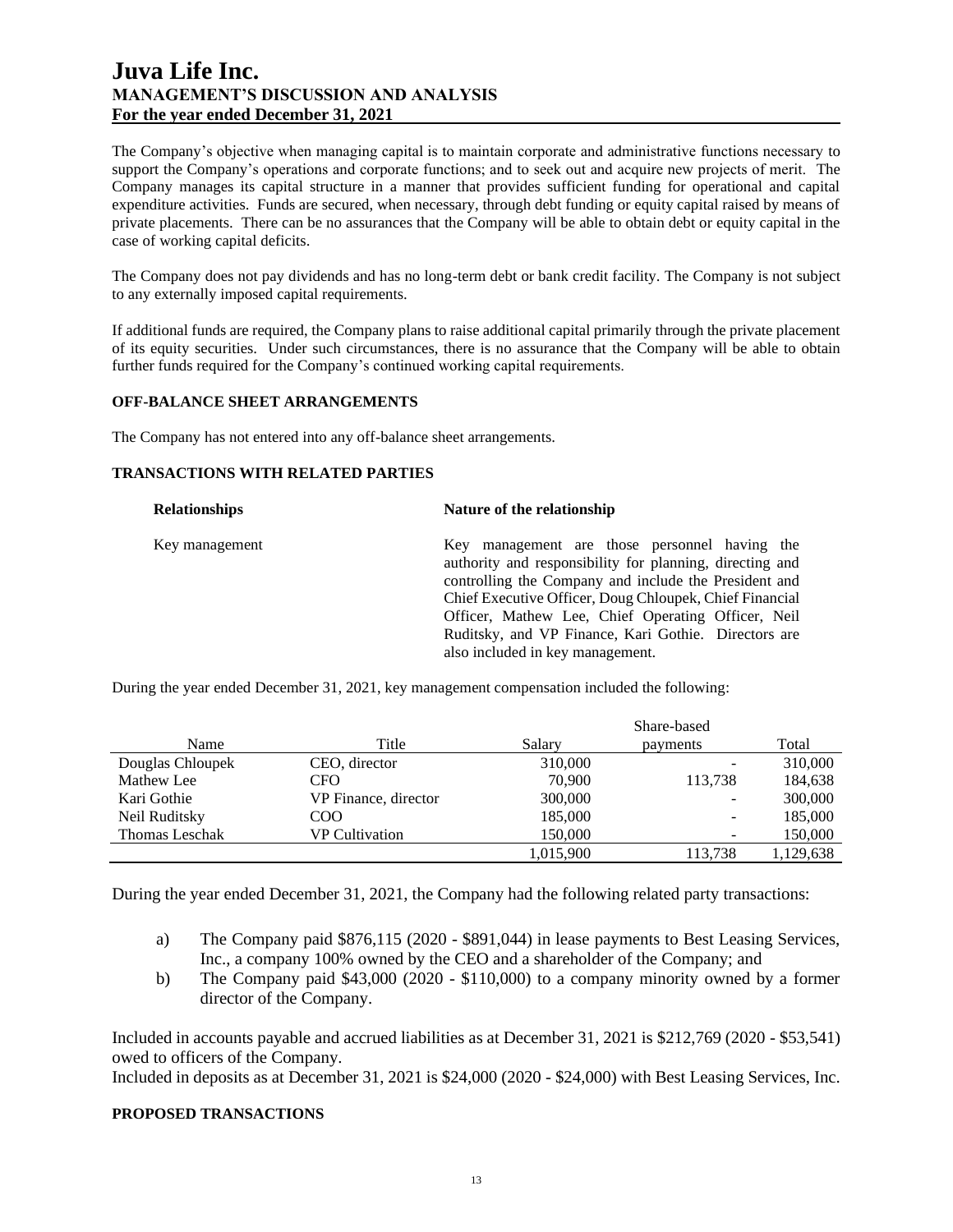There are no proposed transactions at this time.

## **SUBSEQUENT EVENTS**

Subsequent to December 31, 2021, the Company:

- cancelled 3,175,000 stock options and 10,000,000 compensation warrants; and
- granted 17,220,000 stock options exercisable at \$0.32 per stock option.

# **CHANGES IN ACCOUNTING POLICIES INCLUDING INITIAL ADOPTION**

The Company's biological assets consist of cannabis plants. The Company capitalizes the direct and indirect costs incurred related to the biological transformation of the biological assets between the point of initial recognition and the point of harvest including labor related grow costs, grow consumables, materials, utilities, facilities costs, quality and testing costs, and production related depreciation. The Company then measures the biological assets at fair value less cost to sell up to the point of harvest, which becomes the basis for the cost after harvest. Costs to sell include postharvest production, shipping, and fulfillment costs. The net unrealized gains or losses arising from changes in fair value less cost to sell during the year are included in the results of operations of the related year on the line "unrealized fair value gain (loss) on biological assets".

Certain of the Company's assets and liabilities are measured at fair value. In estimating fair value, the Company uses market-observable data to the extent it is available. In certain cases where Level 1 inputs are not available the Company expects to engage with third party qualified valuers to perform the valuation when the assets are expected to be material. The significant assumptions used in determining the fair value of the biological assets are as follows:

- Stage in the overall growth cycle;
- Estimated harvest yield by plant; and
- Average selling prices.

The Company's estimates are, by their nature, subject to change. Changes in the anticipated yield or quality will be reflected in future changes in the gain or loss on biological assets.

## **FINANCIAL INSTRUMENTS AND OTHER INSTRUMENTS**

The Company's financial instruments consist of cash, receivables, and accounts payable and accrued liabilities, and the lease liabilities. Unless otherwise noted, it is management's opinion that the Company is not exposed to significant interest rate, currency or credit risks arising from these financial instruments. The fair values of these financial instruments approximate their carrying values due to the relatively short-term maturity of these instruments.

### **DISCLOSURE OF OUTSTANDING SHARE DATA**

#### **Common Shares**

The Company's authorized share capital consists of an unlimited of number common shares without par value. As of April 29, 2022 the Company had 164,016,223 common shares issued and outstanding, 5,431,288 warrants outstanding, and 17,220,000 stock options outstanding.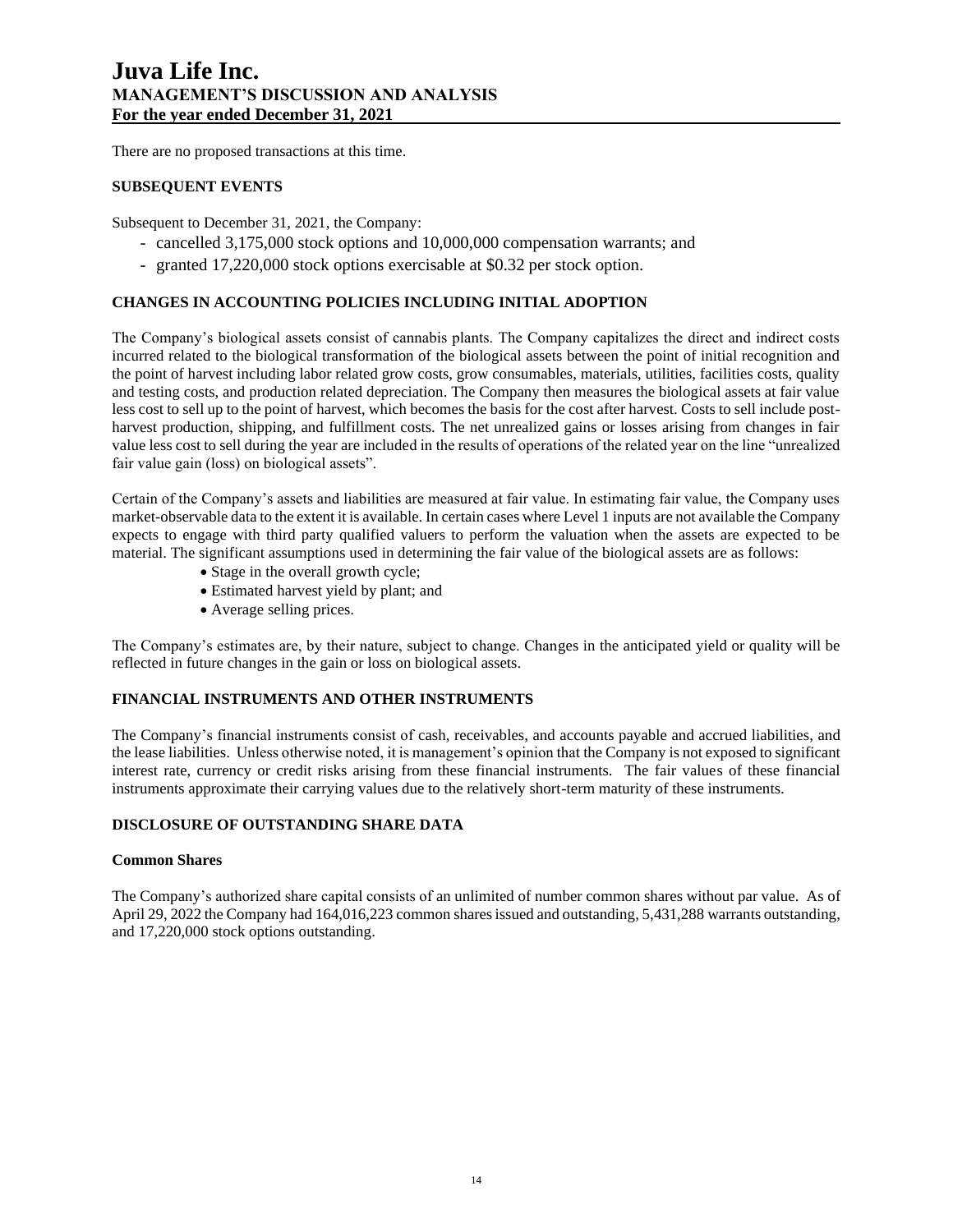# **OVERVIEW OF UNITED STATES REGULATION OF CANNABIS**

On February 8, 2018 the Canadian Standards Association ("CSA") published a staff notice setting out the CSA's disclosure expectations for specific risks facing issuers with cannabis-related activities in the United States ("Staff Notice 51-352"). Staff Notice 51-352 confirms that a disclosure-based approach remains appropriate for issuers with U.S. cannabis-related activities. Staff Notice 51-352 includes additional disclosure expectations that apply to all issuers with U.S. cannabis-related activities, including those with direct and indirect involvement in the cultivation and distribution of cannabis, as well as issuers that provide goods and services to third parties involved in the U.S. cannabis industry. The Company views Staff Notice 51-352 favourably, as it provides increased transparency and greater certainty regarding the views of its exchange and its regulator of existing operations and strategic business plan as well as the Company's ability to pursue further investment and opportunities in the United States.

As of December 31, 2021, \$20,686,588 of the Company's assets are exposed to U.S. marijuana related activities. In this respect, all of the Company's assets and operations are currently related to U.S. marijuana related activities.

The following chart is a summary of the Company's material assets and investments. References to "Direct", "Indirect" or "Ancillary" classifications of each asset or investment have the meanings ascribed thereto in the Staff Notice 51-352. All of the Company's investments that give the Company "Direct", "Indirect" and "Ancillary" involvement in the U.S. marijuana industry are included in the chart:

|                           |                                                  | <b>Type of</b>             |                     |                       |
|---------------------------|--------------------------------------------------|----------------------------|---------------------|-----------------------|
| <b>Asset Name</b>         | <b>Description</b>                               | Relationship               | <b>Jurisdiction</b> | <b>Classification</b> |
| Precision Apothecary Inc. | Precision obtained its<br>Conditional Use Permit | Wholly owned<br>subsidiary | California          | Direct                |
|                           | for its Microbusiness                            |                            |                     |                       |
|                           | from the city of                                 |                            |                     |                       |
|                           | Hayward that will allow                          |                            |                     |                       |
|                           | it to cultivate,                                 |                            |                     |                       |
|                           | manufacture distribute                           |                            |                     |                       |
|                           | and deliver cannabis.                            |                            |                     |                       |
| Juva RWC, Inc ("RWC")     | RWC has local and State                          | Wholly owned               | California          | <b>Direct</b>         |
|                           | approval to provide<br>retail non-storefront     | subsidiary                 |                     |                       |
|                           | delivery in the State of                         |                            |                     |                       |
|                           | California.                                      |                            |                     |                       |
|                           |                                                  |                            |                     |                       |
|                           |                                                  |                            |                     |                       |
|                           |                                                  |                            |                     |                       |
|                           |                                                  |                            |                     |                       |
|                           |                                                  |                            |                     |                       |
| Juva Stockton, Inc ("San  | San Juan has a CUP and                           | Wholly owned               | California          | Direct                |
| Juan")                    | holds 4 local licenses<br>from the city of       | subsidiary                 |                     |                       |
|                           | Stockton, CA that allows                         |                            |                     |                       |
|                           | it to cultivate, distribute,                     |                            |                     |                       |
|                           | deliver, and perform                             |                            |                     |                       |
|                           | non-volatile                                     |                            |                     |                       |
|                           | manufacturing of                                 |                            |                     |                       |
|                           | cannabis in the state of                         |                            |                     |                       |
|                           | California for the                               |                            |                     |                       |
|                           | medical and recreational                         |                            |                     |                       |
|                           | markets. It also has                             |                            |                     |                       |
|                           | State licenses for                               |                            |                     |                       |
|                           | Delivery, Cultivation &<br>Distribution.         |                            |                     |                       |
|                           |                                                  |                            |                     |                       |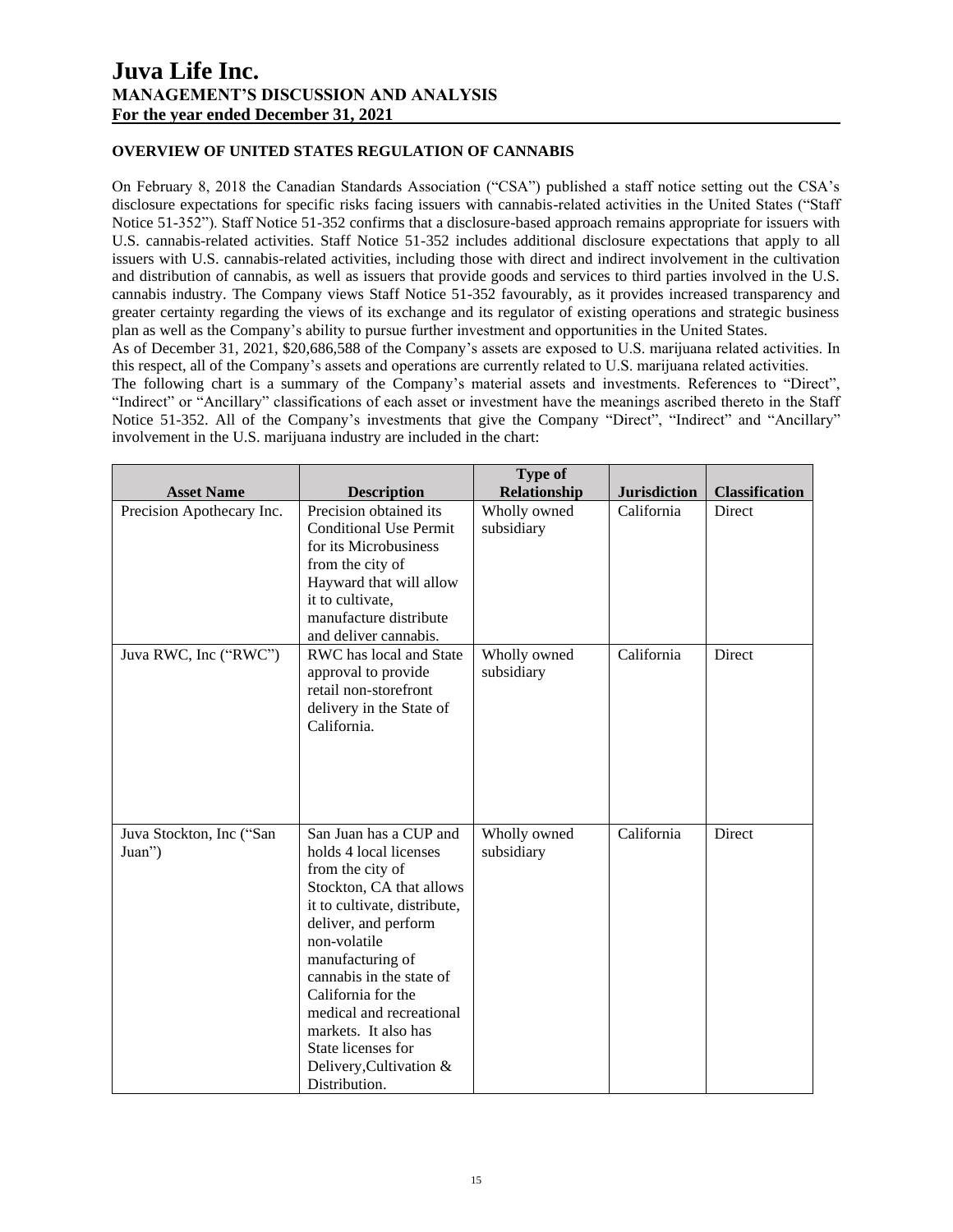### **Compliance of United States Operations**

The Company, directly and via its subsidiaries, is compliant with all applicable licensing tenets and the regulatory framework that is in place within California. The Company is currently licensed as a cultivator and product manufacturer at its production facilities in California. The Company has not experienced any compliance issues or instances of non-compliance on any of the above-mentioned licenses. The Company has likewise not been served any notices of non-compliance by any state regulatory body. The Company maintains multiple banking relationships in California. These relationships provide the Company the ability to safely and lawfully pay for any and all expenses that should arise from the day to day operations of its licenses, including maintaining underlying permits and approvals to keep the licenses compliant.

The Company intends to implement a Compliance Department at its operating headquarters in California. The Compliance Department will be responsible for monitoring all licensed activities and performing local site visits in order to validate compliance with local statutes. This monitoring will include but is not limited to: seed-to-sale records and accuracy, standard operating procedures, required signage and public health warnings, local permitting and zoning, license approvals and renewals, and all communication with regulatory bodies. The Compliance Department will conduct random audits of all licensed activities, as well as conducting training, process validation, and problem resolution when compliance questions arise.

Each employee will be instructed on the most recent standard operating procedures. All sites where cannabis will be cultivated, produced, stored or sold will have 24-hour video surveillance of every square inch. This footage will be maintained for a minimum of 90 days. The Company also plans to utilize the state mandated seed-to-sale system in all jurisdictions that it operates within.

## **RISK FACTORS**

Much of the information included in this report includes or is based upon estimates, projections or other forwardlooking statements. Such forward-looking statements include any projections or estimates made by the Company and its management in connection with the Company's business operations. While these forward-looking statements, and any assumptions upon which they are based, are made in good faith and reflect the Company's current judgment regarding the direction of its business, actual results will almost always vary, sometimes materially, from any estimates, predictions, projections, assumptions, or other future performance suggested herein. Except as required by law, the Company undertakes no obligation to update forward-looking statements to reflect events or circumstances occurring after the date of such statements.

Such estimates, projections or other forward-looking statements involve various risks and uncertainties as outlined below. The Company cautions readers of this report that important factors in some cases have affected and, in the future, could materially affect actual results and cause actual results to differ materially from the results expressed in any such estimates, projections or other forward-looking statements. In evaluating the Company, its business and any investment in its business, readers should carefully consider the following factors:

### **Regulation of Marijuana in the United States**

Unlike in Canada which has proposed to have federal legislation uniformly governing the cultivation, distribution, sale and possession of medical cannabis under the Access to Cannabis for Medical Purposes Regulations (Canada), investors are cautioned that in the United States, cannabis is largely regulated at the State level. To the Company's knowledge, there are to date a total of 33 States, plus the District of Columbia, that have legalized cannabis in some form. The State of California is among those States.

Notwithstanding the permissive regulatory environment of cannabis at the State level, cannabis continues to be categorized as a controlled substance under the Controlled Substances Act (the "**CSA**") in the United States and as such, remains illegal under federal law in the United States.

Violations of any federal laws and regulations could result in significant fines, penalties, administrative sanctions, convictions or settlements arising from civil proceedings conducted by either the federal government or private citizens, or criminal charges, including, but not limited to, disgorgement of profits, cessation of business activities or divestiture.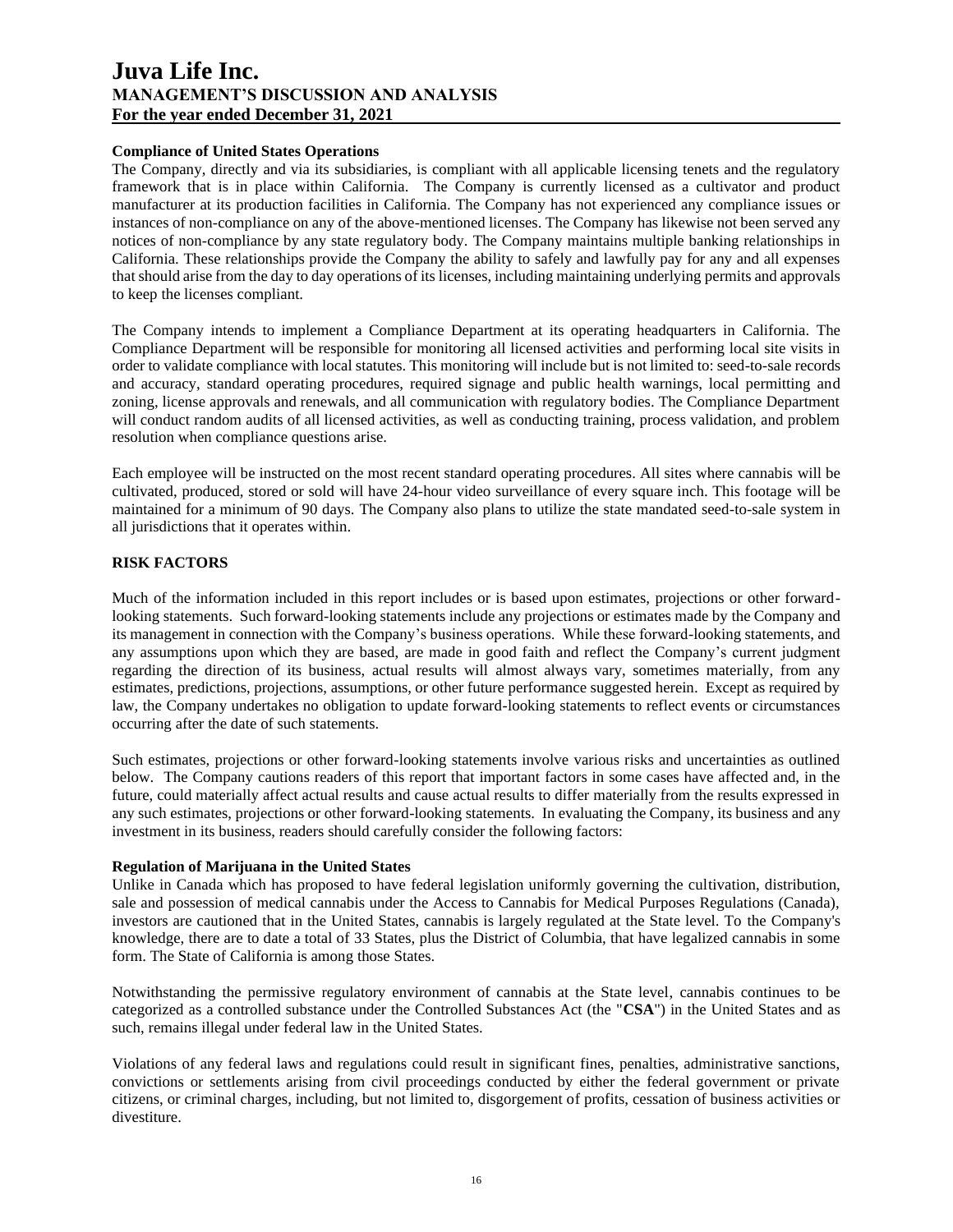As a result of the conflicting views between State legislatures and the federal government regarding cannabis, investments in cannabis businesses in the United States are subject to inconsistent legislation and regulation. The response to this inconsistency was addressed in August 2013 when then Deputy Attorney General, James Cole, authored a memorandum (the "**Cole Memorandum**") addressed to all United States district attorney acknowledging that, notwithstanding the designation of cannabis as a controlled substance at the federal level in the United States, several US States had enacted laws relating to cannabis for medical purposes.

The Cole Memorandum outlined the priorities for the Department of Justice relating to the prosecution of cannabis offenses. In particular, the Cole Memorandum noted that in jurisdictions that have enacted laws legalizing cannabis in some form and that have also implemented strong and effective regulatory and enforcement systems to control the cultivation, distribution, sale and possession of cannabis, conduct in compliance with those laws and regulations is less likely to be a priority at the federal level. Notably, however, the Department of Justice never provided specific guidelines for what regulatory and enforcement systems it deemed sufficient under the Cole Memorandum standard. In light of limited investigative and prosecutorial resources, the Cole Memorandum concluded that the Department of Justice should be focused on addressing only the most significant threats related to cannabis. States where medical cannabis had been legalized were not characterized as a high priority.

In March 2017, the newly appointed Attorney General Jeff Sessions again noted limited federal resources and acknowledged that much of the Cole Memorandum had merit. However, on January 4, 2018, Mr. Sessions issued a new memorandum that rescinded and superseded the Cole Memorandum effective immediately (the "**Sessions Memorandum**"). The Sessions Memorandum stated, in part, that current law reflects "Congress' determination that cannabis is a dangerous drug and cannabis activity is a serious crime", and Mr. Sessions directed all U.S. Attorneys to enforce the laws enacted by Congress and to follow well-established principles when pursuing prosecutions related to marijuana activities. The inconsistency between federal and state laws and regulations is a major risk factor.

Federal law pre-empts state law in these circumstances, so that the federal government can assert criminal violations of federal law despite state law. The level of prosecutions of state-legal cannabis operations is entirely unknown, nonetheless the stated position of the current administration is hostile to legal cannabis, and furthermore may be changed at any time by the Department of Justice, to become even more aggressive. The Sessions Memorandum lays the groundwork for United States Attorneys to take their cues on enforcement priority directly from Attorney General Jeff Sessions by referencing federal law enforcement priorities set by the Attorney General Jeff Sessions. If the Department of Justice policy under Attorney General Jeff Sessions was to aggressively pursue financiers or equity owners of cannabis-related business, and United States Attorneys followed such Department of Justice policies through pursuing prosecutions, then the Company could face (i) seizure of its cash and other assets used to support or derived from its cannabis subsidiaries, (ii) the arrest of its employees, officers, managers and investors, and charges of ancillary criminal violations of the CSA for aiding and abetting and conspiring to violate the CSA by virtue of providing financial support to cannabis companies that service or provide goods to state-licensed or permitted cultivators, processors, distributors, and/or retailers of cannabis.

Notably, current federal law (in the form of budget bills) prevents the Department of Justice from expending funds to intervene with states' rights to legalize cannabis for medical purposes. The Ninth Circuit Court of Appeals, which governs California federal courts, has ruled that this federal law means that the Department of Justice cannot spend any federal funds to shut down state-law compliant medical cannabis operators. In the event Congress fails to renew this federal law in its next budget bill, the foregoing protection for medical cannabis operators will be void.

Now that the Cole Memorandum has been repealed by Attorney General Jeff Session, the Department of Justice under the current administration or an aggressive federal prosecutor could allege that the Company and its Board and, potentially its shareholders, "aided and abetted" violations of federal law by providing finances and services to its portfolio cannabis companies. Under these circumstances, it is possible that the federal prosecutor would seek to seize the assets of the Company, and to recover the "illicit profits" previously distributed to shareholders resulting from any of the foregoing financing or services. In these circumstances, the Company's operations would cease, shareholders may lose their entire investment and directors, officers and/or shareholders may be left to defend any criminal charges against them at their own expense and, if convicted, be sent to federal prison.

### **Proceeds of Crime Statutes**

The Company will be subject to a variety of laws and regulations domestically and in the United States that involve money laundering, financial recordkeeping and proceeds of crime, including the Currency and Foreign Transactions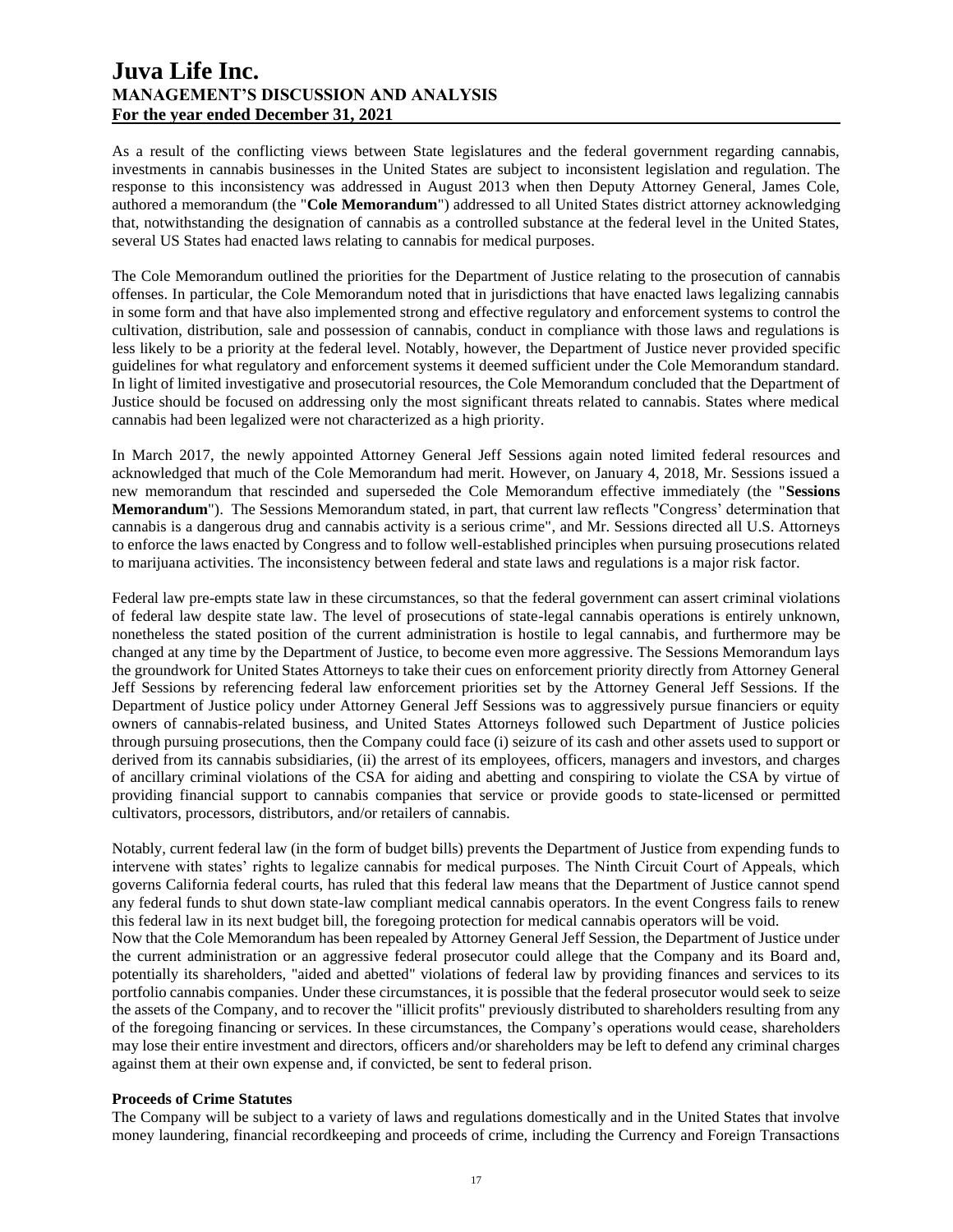Reporting Act of 1970 (commonly known as the Bank Secrecy Act), as amended by Title III of the Uniting and Strengthening America by Providing Appropriate Tools Required to Intercept and Obstruct Terrorism Act of 2001 (USA PATRIOT Act), the Proceeds of Crime (Money Laundering) and Terrorist Financing Act (Canada), as amended and the rules and regulations thereunder, the Criminal Code (Canada) and any related or similar rules, regulations or guidelines, issued, administered or enforced by governmental authorities in the United States and Canada.

In the event that any of the Company's license agreements, or any proceeds thereof, in the United States were found to be in violation of money laundering legislation or otherwise, such transactions may be viewed as proceeds of crime under one or more of the statutes noted above or any other applicable legislation. This could be materially adverse to the Company and, among other things, could restrict or otherwise jeopardize the ability of the Company to declare or pay dividends, effect other distributions or subsequently repatriate such funds back to Canada.

### **Regulatory Scrutiny of the Company's Interests in the United States**

For the reasons set forth above, the Company's interests in the United States cannabis market, and future licensing arrangements, may become the subject of heightened scrutiny by regulators, stock exchanges, clearing agencies and other authorities in Canada. As a result, the Company may be subject to significant direct and indirect interaction with public officials. There can be no assurance that this heightened scrutiny will not in turn lead to the imposition of certain restrictions on the Company's ability to carry on its business in the United States.

Government policy changes or public opinion may also result in a significant influence over the regulation of the cannabis industry in Canada, the United States or elsewhere. A negative shift in the public's perception of cannabis in the United States or any other applicable jurisdiction could affect future legislation or regulation. It has been reported by certain publications in Canada that The Canadian Depository for Securities Limited is considering a policy shift that would see its subsidiary, CDS Clearing and Depository Services Inc. ("**CDS**"), refuse to settle trades for cannabis issuers that have investments in the United States. CDS is Canada's central securities depository, clearing and settlement hub settling trades in the Canadian equity, fixed income and money markets. CDS or its parent company has not issued any public statement in regard to these reports. However, if CDS were to proceed in the manner suggested by these publications, and apply such a policy to the Company, it would have a material adverse effect on the ability of holders of Common Shares to make trades. In particular, the Common Shares would become highly illiquid as investors would have no ability to effect a trade of the Common Shares through the facilities of a stock exchange.

Government policy changes or public opinion may also result in a significant influence over the regulation of the cannabis industry in Canada, the United States or elsewhere. A negative shift in the public's perception of medical or recreational cannabis in the United States or any other applicable jurisdiction could affect future legislation or regulation. Among other things, such a shift could cause state jurisdictions to abandon initiatives or proposals to legalize medical and/or recreational cannabis, thereby limiting the number of new state jurisdictions into which the Company could expand. Any inability to fully implement the Company's expansion strategy may have a material adverse effect on the Company's business, financial condition and results of operations.

#### **Our business is dependent on laws pertaining to the marijuana industry**

Continued development of the marijuana industry is dependent upon continued legislative authorization of the use and cultivation of marijuana at the State level. Any number of factors could slow or halt progress in this area. Further, progress, while encouraging, is not assured. While there may be ample public support for legislative action, numerous factors impact the legislative process. Any one of these factors could slow or halt use of marijuana, which would negatively impact our proposed business.

Currently, twenty-nine states and the District of Columbia allow its citizens to use medical marijuana. Additionally, nine states have legalized cannabis for adult use, including the State of California. The state laws are in conflict with the federal CSA, which makes marijuana use and possession illegal on the federal level. The Obama administration, pursuant to the Cole Memorandum, previously effectively stated that it is not an efficient use of resources to direct law federal law enforcement agencies to prosecute those lawfully abiding by state-designated laws allowing the use and distribution of medical marijuana. However, the Sessions Memorandum under the Trump administration has reversed this position which creates a risk of prosecution by a number of federal agencies. Additionally, there can be no assurance as to the position any new administration may take on cannabis and could decide to enforce the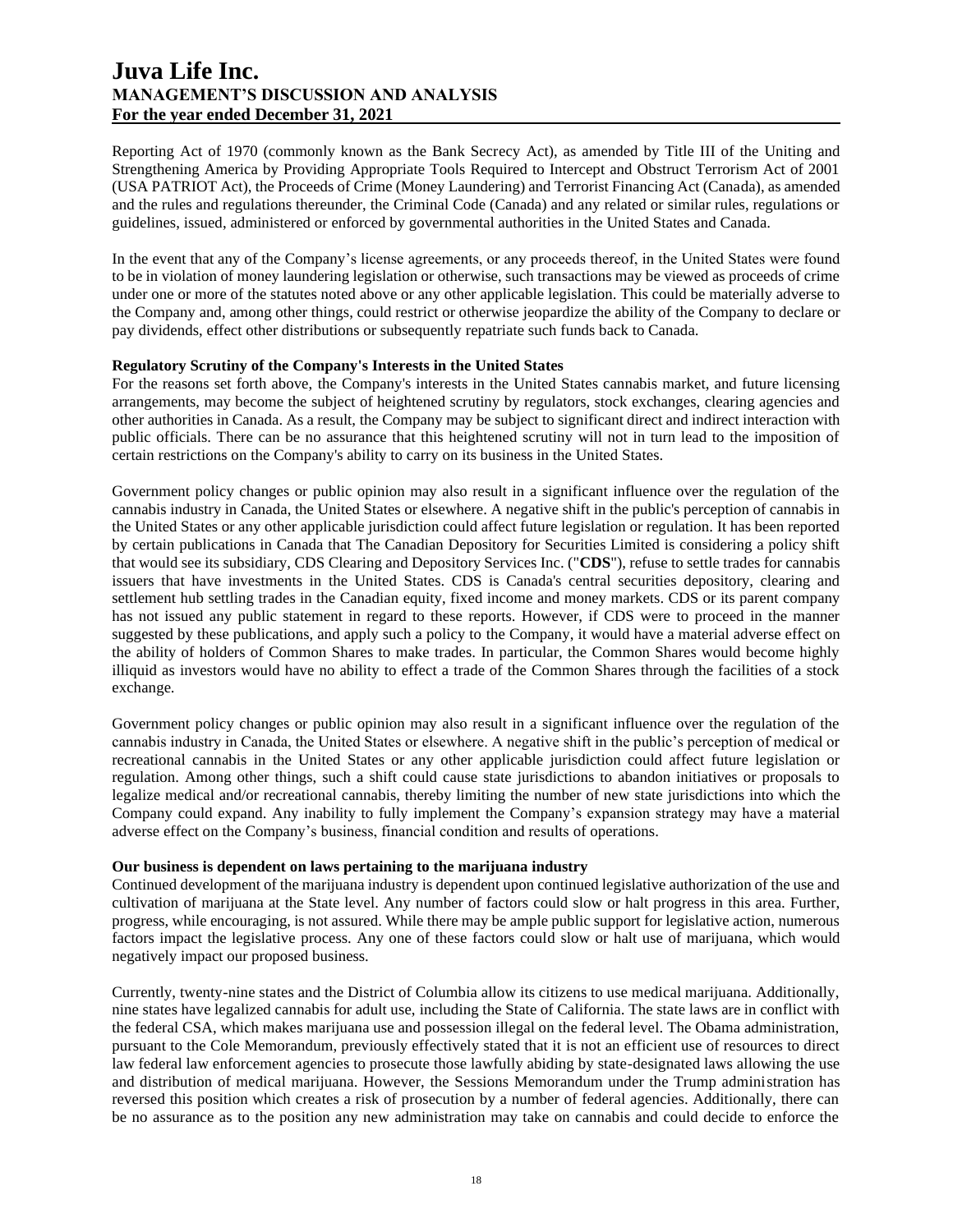federal laws strongly. Any enforcement of current federal laws could cause significant financial damage to the Company and its shareholders.

### **Marijuana remains illegal under Federal law**

Marijuana is a Schedule 1 controlled substance and is illegal under federal U.S. law. Even in those states in which the use of marijuana has been legalized, its use remains a violation of federal law. Since federal law criminalizing the use of marijuana pre-empts state laws that legalize its use, strict enforcement of federal law regarding marijuana would harm the Company's business, prospects, results of operation, and financial condition.

## **Unfavorable Tax Treatment of Cannabis Businesses**

Under Section 280E of the U.S. Internal Revenue Code ("**Section 280E**"), "no deduction or credit shall be allowed for any amount paid or incurred during the taxable year in carrying on any trade or business if such trade or business (or the activities which comprise such trade or business) consists of trafficking in controlled substances (within the meaning of schedule I and II of the Controlled Substances Act) which is prohibited by Federal law or the law of any State in which such trade or business is conducted." This provision has been applied by the IRS to cannabis operations, prohibiting them from deducting expenses directly associated with the sale of cannabis. Section 280E therefore has a significant impact on the retail side of cannabis, but a lesser impact on cultivation and manufacturing operations. A result of Section 280E is that an otherwise profitable business may, in fact, operate at a loss, after taking into account its income tax expenses.

## **State Regulatory Uncertainty**

The rulemaking process for cannabis operators at the state level in any state will be ongoing and result in frequent changes. As a result, a compliance program is essential to manage regulatory risk. The Company's legal team will provide guidance in regards to any rulemaking processes and resulting regulatory changes. All operating policies and procedures implemented in the operation will be compliance-based and derived from the state regulatory structure governing ancillary cannabis businesses and their relationships to state-licensed or permitted cannabis operators, if any. Notwithstanding the Company's efforts, regulatory compliance and the process of obtaining regulatory approvals can be costly and time-consuming. No assurance can be given that the Company will receive the requisite licenses, permits or cards to operate its businesses.

In addition, local laws and ordinances could restrict the Company's business activity. Although legal under California state law, local governments have the ability to limit, restrict, and ban cannabis businesses from operating within their jurisdiction. Land use, zoning, local ordinances, and similar laws could be adopted or changed, and have a material adverse effect on the Company's business.

### **Restricted Access to Banking**

In February 2014, the Financial Crimes Enforcement Network ("**FinCEN**") bureau of the U.S. Treasury Department issued guidance (which is not law) with respect to financial institutions providing banking services to cannabis business, including burdensome due diligence expectations and reporting requirements. This guidance does not provide any safe harbors or legal defenses from examination or regulatory or criminal enforcement actions by the Department of Justice, FinCEN or other federal regulators. Thus, most banks and other financial institutions in the United States do not appear to be comfortable providing banking services to cannabis-related businesses, or relying on this guidance, which can be amended or revoked at any time by the Trump Administration. In addition to the foregoing, banks may refuse to process debit card payments and credit card companies generally refuse to process credit card payments for cannabis-related businesses. As a result, the Company may have limited or no access to banking or other financial services in the United States. In addition, federal money laundering statutes and Bank Secrecy Act regulations discourage financial institutions from working with any organization that sells a controlled substance, regardless of whether the state it resides in permits cannabis sales. The inability or limitation in the Company's ability to open or maintain bank accounts, obtain other banking services and/or accept credit card and debit card payments may make it difficult for the Company to operate and conduct its business as planned or to operate efficiently.

### **Limited Trademark Protection**

The Company will not be able to register any United States federal trademarks for its cannabis products. Because producing, manufacturing, processing, possessing, distributing, selling, and using cannabis is a crime under the CSA, the United States Patent and Trademark Office will not permit the registration of any trademark that identifies cannabis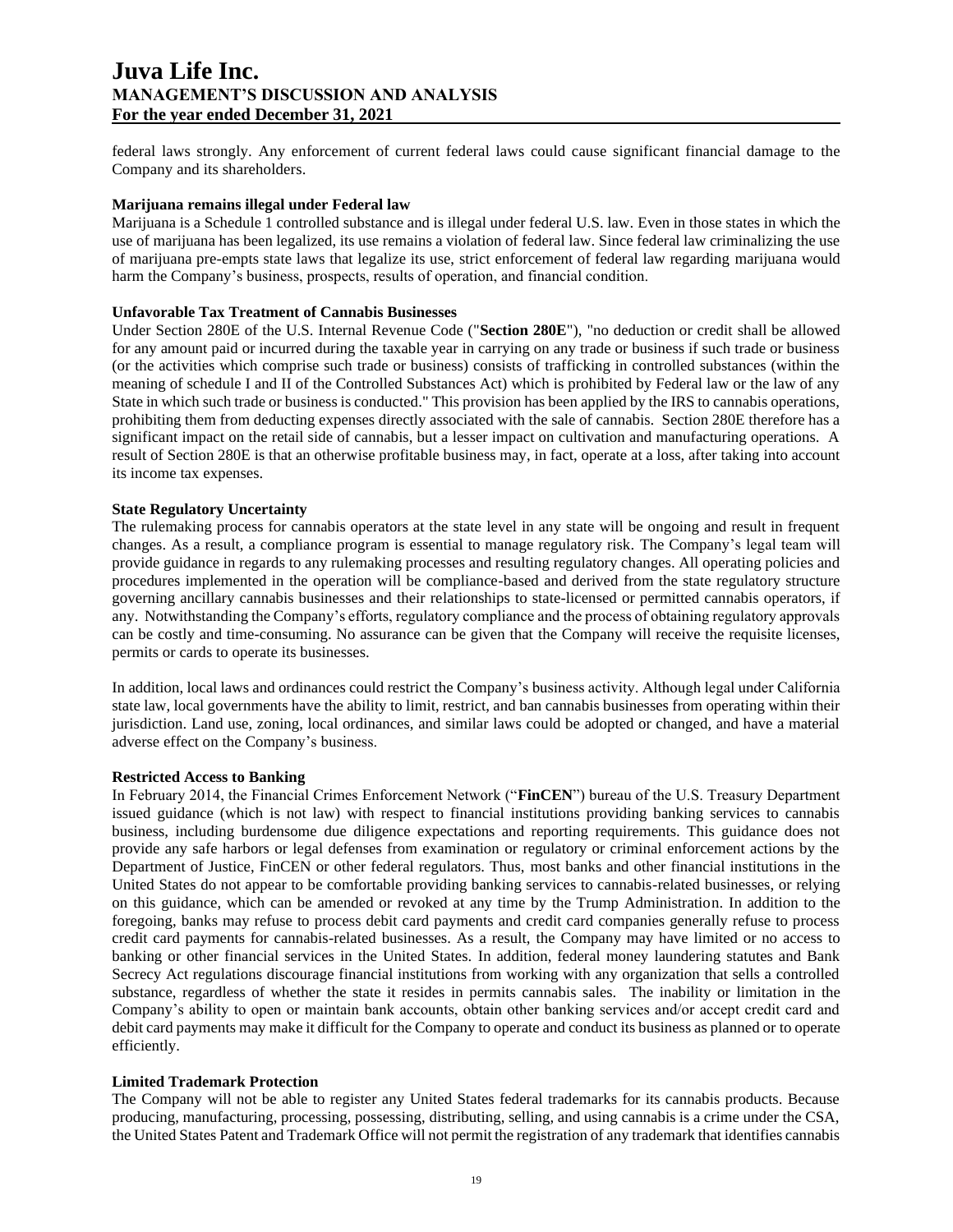products. As a result, the Company likely will be unable to protect its cannabis product trademarks beyond the geographic areas in which it conducts business. The use of its trademarks outside the State of California by one or more other persons could have a material adverse effect on the value of such trademarks.

## **Potential FDA Regulation**

Should the federal government legalize cannabis, it is possible that the U.S. Food and Drug Administration (the "**FDA**"), would seek to regulate it under the Food, Drug and Cosmetics Act of 1938. Additionally, the FDA may issue rules and regulations including certified good manufacturing practices, related to the growth, cultivation, harvesting and processing of medical cannabis. Clinical trials may be needed to verify efficacy and safety. It is also possible that the FDA would require that facilities where medical-use cannabis is grown register with the FDA and comply with certain federally prescribed regulations. In the event that some or all of these regulations are imposed, the impact would be on the cannabis industry is unknown, including what costs, requirements and possible prohibitions may be enforced. If Company is unable to comply with the regulations or registration as prescribed by the FDA it may have an adverse effect on the Company's business, operating results and financial condition.

## **Legality of Contracts**

Because the Company's contracts involve cannabis and other activities that are not legal under U.S. federal law and in some jurisdictions, the Company may face difficulties in enforcing its contracts in U.S. federal and certain state courts.

### **The Company has limited operating history**

The Company has limited operating history and may not succeed. The Company is subject to all risks inherent in a developing business enterprise. The Company's likelihood of continued success must be considered in light of the problems, expenses, difficulties, complications, and delays frequently encountered in connection with the competitive and regulatory environment in which it operates. For example, the adult use marijuana industry is a relatively new industry which, as a whole may not succeed, particularly should the federal government of the United States decide to prosecute various parties under federal law.

## **The Company's products**

As a relatively new industry, there are not many established players in the recreational cannabis industry whose business model the Company can follow or build on the success of. Similarly, there is no information about comparable companies available for potential investors to review in making a decision about whether to invest in the Company.

Shareholders and investors should further consider, among other factors, the Company's prospects for success in light of the risks and uncertainties encountered by companies that, like the Company, are in their early stages. For example, unanticipated expenses and problems or technical difficulties may occur, and they may result in material delays in the operation of The Company's business. The Company may not successfully address these risks and uncertainties or successfully implement its operating strategies. If the Company fails to do so, it could materially harm the Company's business to the point of having to cease operations and could impair the value of the Company Shares to the point investors may lose their entire investment.

The Company has committed, and expects to continue to commit, significant resources and capital to develop and market existing products and new products and services. These products are relatively untested, and the Company cannot assure shareholders and investors that it will achieve market acceptance for these products, or other new products and services that the Company may offer in the future. Moreover, these and other new products and services may be subject to significant competition with offerings by new and existing competitors in the business. In addition, new products and services may pose a variety of challenges and require the Company to attract additional qualified employees. The failure to successfully develop and market these new products and services could seriously harm the Company's business, financial condition and results of operations.

## **Unfavourable Publicity or Consumer Perception**

Proposed management of the Company believes the recreational cannabis industry is highly dependent upon consumer perception regarding the safety, efficacy and quality of the recreational cannabis produced. Consumer perception of the Company's proposed products may be significantly influenced by scientific research or findings, regulatory investigations, litigation, media attention and other publicity regarding the consumption of recreational cannabis